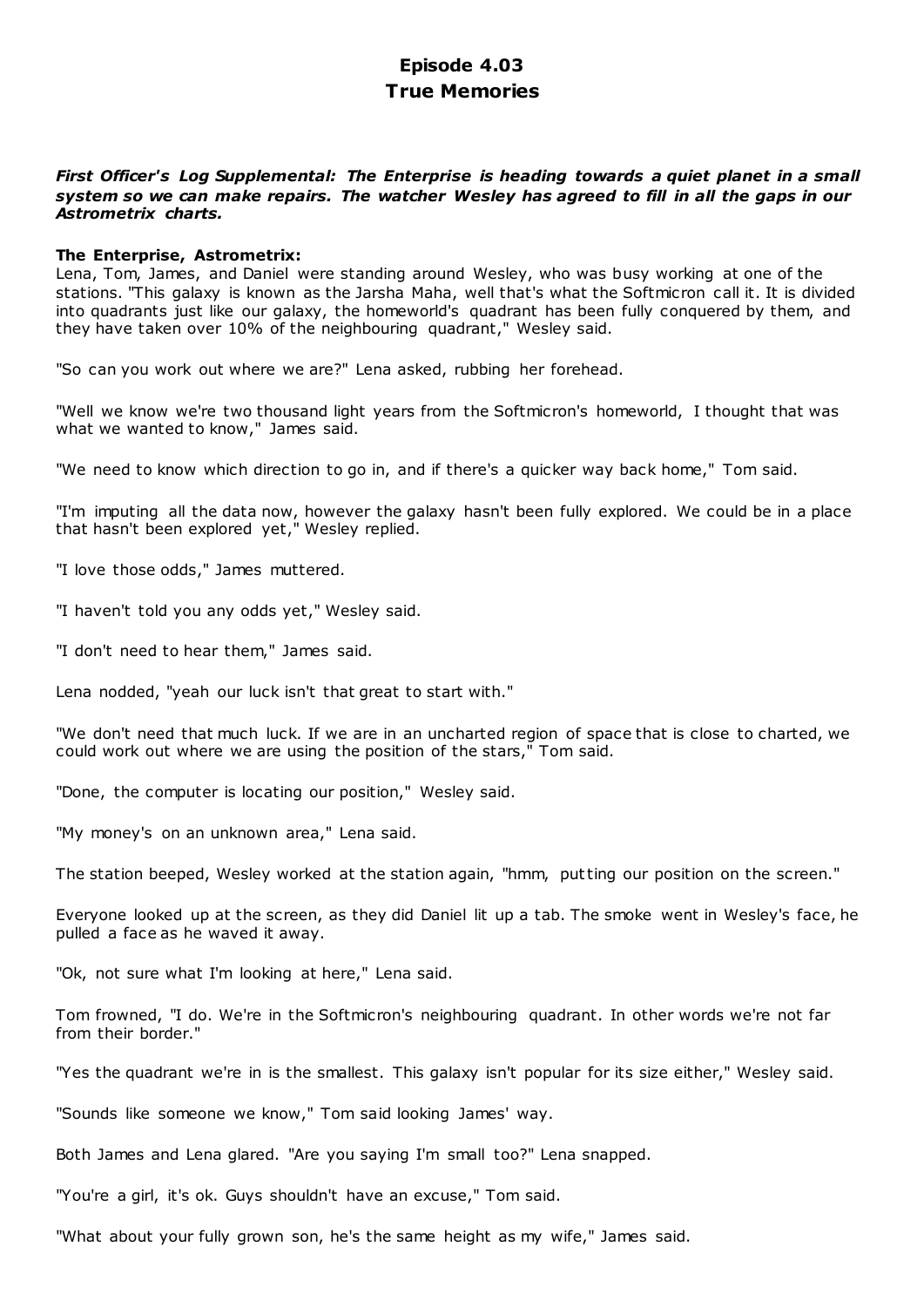Tom looked away, "anyway, you were saying Wes?"

Lena tried to keep a straight face, "I think he was finished."

"I was," Wesley said.

Daniel turned James and Lena's way, "so what's the plan then?" He blew smoke in their direction.

"Please don't do that, I quit a long time ago," James said.

"Quit? Really," Daniel said, shaking his head.

Wesley folded his arms, "you should know that smoking seriously affects people's health. A Slayer should be healthy."

"Oops," James said sarcastically.

"Personally I don't get it, breathing in smoke. I don't get it," Lena said.

"Good, don't try it. I only started cos I had a bit of a suicidal nature back then," James said.

Daniel put his tab out on the console, "I did ask a question you know."

"Plan, we don't have one for now. Basically we head for the Softmicron world," Lena said.

"I have a better idea," Tom said. Everyone glanced in his direction. "We could jump in a game, stick around the Games Matrix, our watchers will tell us when a homebound Game comes and we hop on it."

"Who is this bloody twit?" Daniel asked.

"Tom, we've met before," Tom replied.

Lena rolled her eyes, "Tom we can't use the Games Matrix."

"Why not?" Tom asked.

"For one thing it's populated by Softmicron, and the ship doesn't really exist while we're inside," James replied.

"I thought those were sprites," Tom muttered.

Lena shook her head, "we thought that before we found out Softmicron are shape shifters."

"Also without a ship we wouldn't have much defense," Wesley commented.

"Not forgetting the time problem. Sandi and Kevin are from the 22nd century, they are only on Voyager now because of that place. We could come out of a Game in the 28th century," James said.

"Ooh the delightful Erona crew, no thanks," Tom muttered. He groaned, "ok, but the Game Cubes are our only bet. Judging by where we are now, it would take a few lifetimes to get back to Earth."

"Ok Tom's plan actually did help," James said.

"It did, how?" Lena said questioningly.

"Lena, how long were we in the Games Matrix back in 2377?" James asked.

Lena leaned on the station, "well it seemed we were there for hours, but we were there for two days."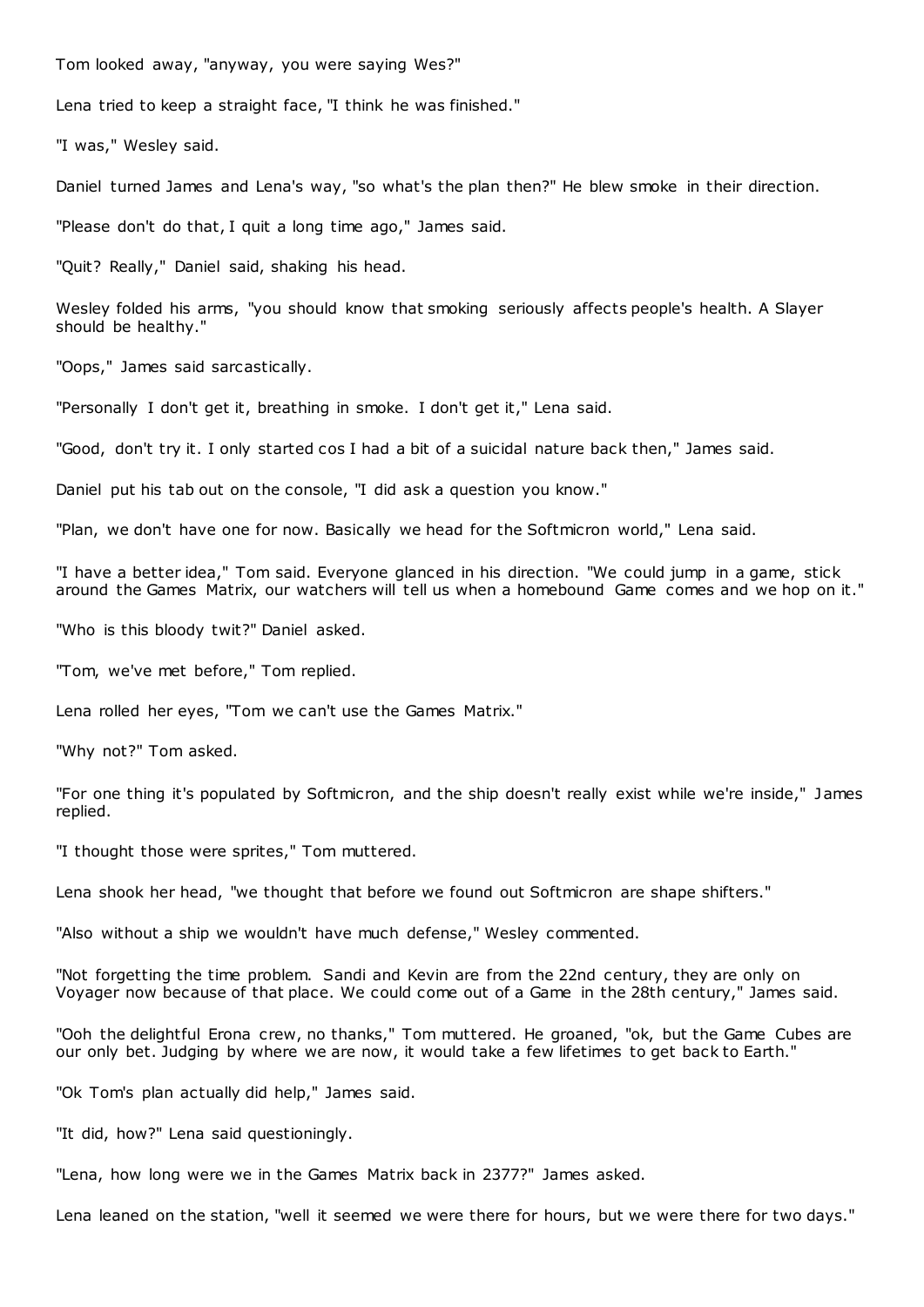"The thing that gets me is that time does mean something in the Games Matrix, it just goes slower than real time," James said.

"Yes, the Games Matrix is still a mystery to the council, and well we still don't know where it is. Where did you get the time has no meaning thing from?" Wesley said.

Lena put a hand on her hip, "Daniel told me several years ago."

Daniel shrugged, "don't look at me, I barely remember several months ago."

Tom put his hand up, "you said my plan helped, you didn't tell us how."

"Well we could jump into the next Game Cube, get into the next one despite where it goes, and well take our chances with the next one," James said.

"Better than Tom's, but still we could end up anywhere," Lena said.

Wesley shook his head, "your original plan is flaw-full. We are on the wrong side of the Softmicron border line to attempt another invasion of their homeworld. We'd have to go passed dozens of colonies, they'd sent Cubes after us every few minutes if they spot us."

"Ok it's agreed, we turn around after our planet stop. I want a plan devised before we leave guys," Lena said.

Daniel pushed Wesley out of the way, he started working at the station. "What are you doing?" Tom asked.

"Well my memory isn't exactly the way it was, but I think I may know where this time has no meaning crap came from," Daniel replied.

"Go on," Lena said.

"It occurs to me that the Game Cubes were controlled by a huge control room on their homeworld, well I was thinking maybe the Games themselves are in the computer," Daniel said.

"Are you suggesting that the Games Matrix is in the computer too?" James said questioningly.

"That doesn't make sense," Wesley said.

"Oh yeah, somebody tell me how long Sandi and Kevin were in the Matrix, in their point of view?" Daniel said.

Lena shook her head, she glanced at James, he just shrugged. "I dunno, several months I think," Lena replied.

"Voyager was in the Games Matrix for two days, yet it seemed to the crew like a few hours. The Games Matrix must have been slowed down just slightly at that time, less traffic you could call it. The system must have slowed down lots of times while Kevin and Sandi were there," Daniel said.

"Yeah there is a hell of a difference," Tom said.

"Fine, the Games Matrix is inside a computer, ok so what. How does that help us now?" Wesley muttered.

"I must have thought time doesn't have meaning in the Games Matrix, cos I knew it's the Game Cube traffic that's in charge, not time itself. The only time it's going really slow is when there are a lot of Game Cubes," Daniel said.

Lena sat down on the station, "he has a point Dan, we can't go back to the homeworld to control the Games, so how do we get the Games Matrix to keep up with our time while we're in there?"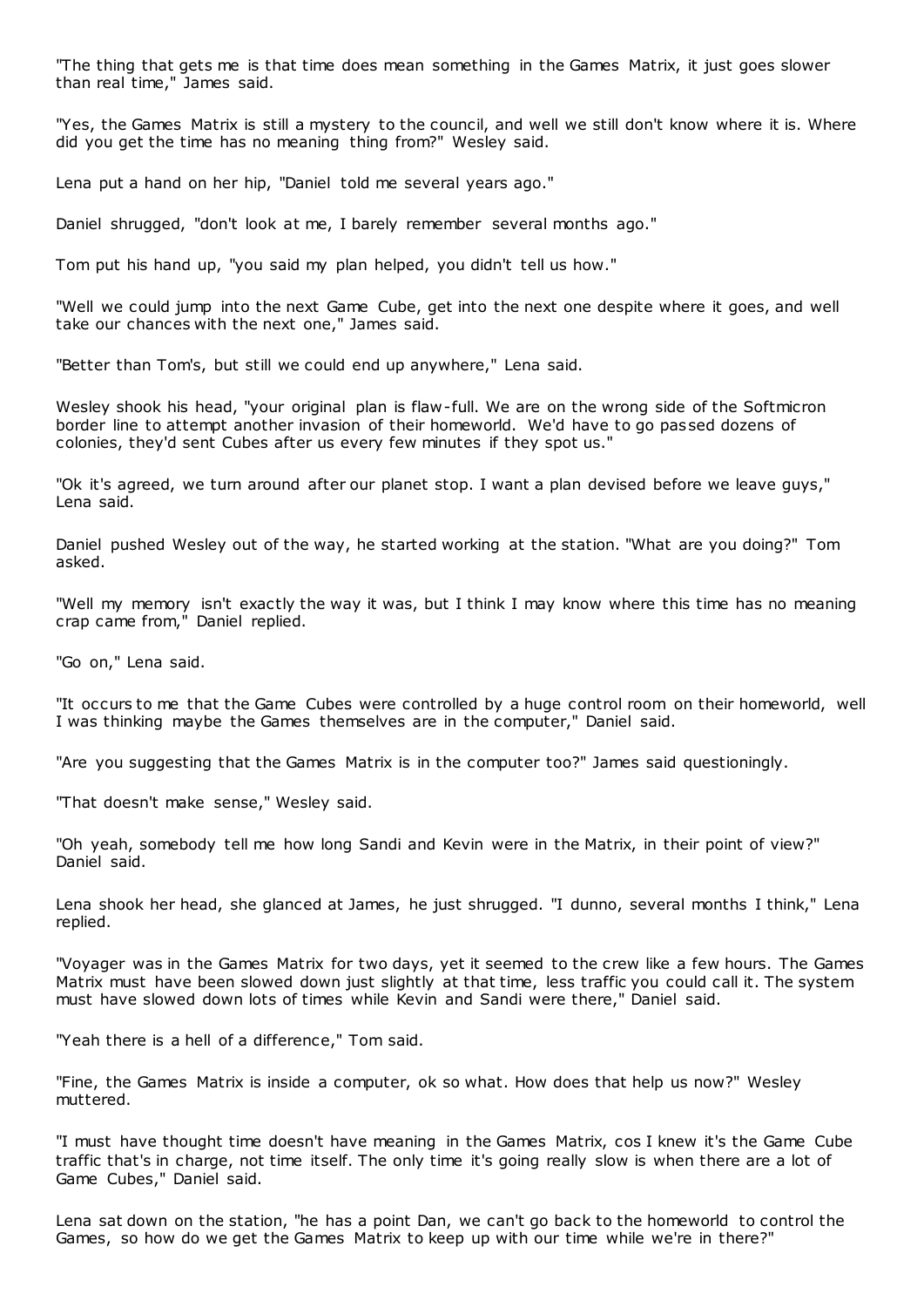"Oh come on, you're lucky I figured this much out. Figure the rest out yourselves," Daniel grumbled.

"Well we're saved, anymore useless theories?" Lena asked, looking bored.

"I have a one explaining some Season One lousiness," Tom replied.

"Great," James muttered sarcastically.

"Is it more helpful than Daniel's?" Lena asked.

"Yes, but you won't guess why until you let me finish," Tom replied.

"Ookay, we've got an hour to kill until we reach the planet. Go ahead," Lena said.

Wesley shrugged, "Season One? I know when I'm not wanted, come on Daniel." He left the room.

"Screw you old man," Daniel muttered.

"Right I'll keep it simple. Lena, do you remember how James was when you first met him?" Tom asked.

James looked confused, "how is that useful?"

Tom pointed a finger at him, "what did I just say."

"Fine," James groaned.

"Well ok, he was like a kid, ok bigger kid. Not as aggressive and a bit cheeky... er," Lena replied.

Tom nodded, "and Jessie?"

"Are we going through the entire original FV cast?" James asked, folding his arms.

"Don't make me point my finger again," Tom muttered.

Lena glanced up at the ceiling, "very similar to James in nearly every way, come to think of it."

"Ha ha, girly man," Daniel sniggered.

"Hey, I've got a few years of 'not as aggressive' to make up for," James muttered.

"To be honest James, Jessie had more of a temper than usual. Yours is more volatile now," Lena said.

Tom nodded, "ok. For three years James was like he is now, but then he turned into what you described. Jessie seemed to follow suit, like she was copying off him, but her temper remained intact. Interesting."

"Get to that damn point quicker," James grumbled.

"He seemed to change overnight, of course no one in this room can confirm it so you have my word on it. If my calculations are correct it was around the time Jessie came back from hiding, which I found out a while ago was because she had a pregnancy that didn't end well. There were rumours going around that the two had been fighting, how very strange," Tom said.

"I'm getting impatient," Lena muttered.

"Ok fine, we know Jessie is a witch, don't we. Me thinks that she cast a spell to fix the friendship by well, getting rid of that nasty temper of his, and well some of his ego and... How can I say it, the shred of maturity he had. Then to make it seem natural, she decided to act like him until it wore off. She and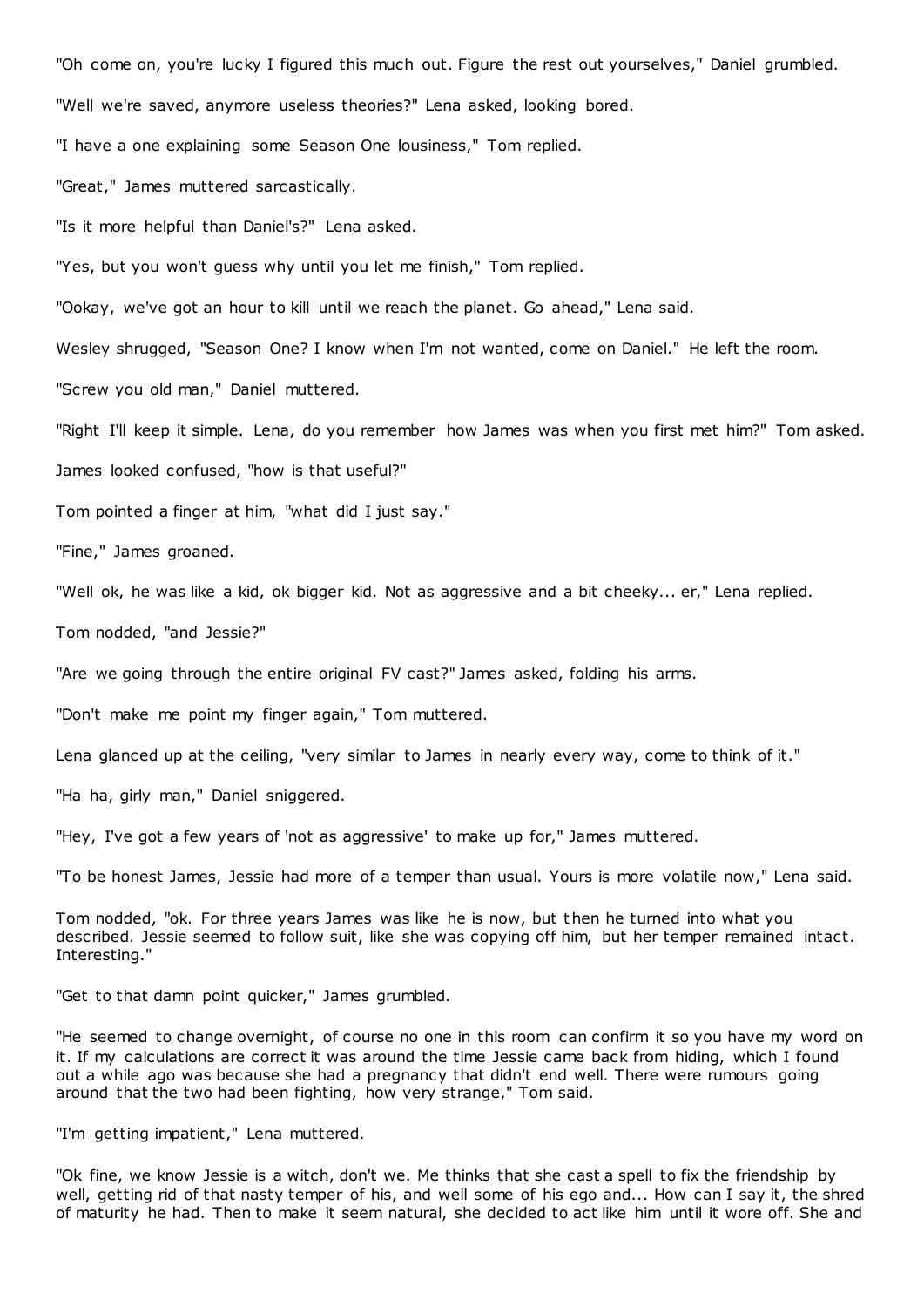James started to go back to normal months before that love spell incident. I rest my case," Tom said. He sat down at the console.

Lena smiled like she was faking it, though her hand went through the console. "Tom, how does that help us now, you bloody fool!"

"If Jessie could mess with a guy's mind like that, and a Slayer of all people, back then, she could do wonders with that Matrix now," Tom said.

Lena glanced at James, "do you think she could?" She waved a hand in front of James' face, he finally looked at her. "Do you think she could?"

"I wouldn't recommend it, most of her power now can only be controlled by her dark side," James replied.

"Too bad we don't have Lilly," Lena said.

"Or Juna," Tom said.

"We do have her," Lena said.

Tom laughed nervously, "oh yeah."

Lena rolled her eyes, "at least this wasn't all for nothing. We can do James' part of the plan, at least to get us to a different place for now. Of course we repair at that planet first. Unless the first Game Cube we try takes us much closer, or back home, we can think of another plan."

"Hold on, Jessie would be able to control her dark side if she endured Slayer training. Just an idea," Daniel said.

"James could do with the same kind, you know with all his evilness," Tom said.

"Hey I can control it, the last time I went evil I did it on purpose," James said.

Lena shrugged, "you still can turn evil though. Give it a go, it's something you and Jess could do as a couple."

"Great thing I suggested it, so glad Wesley's James' watcher so I don't have to train either of you. So long," Daniel said. He left the room while lighting up another tab.

"I've got to go, need to do things," James said. He left the room too.

Tom glanced in Lena's direction, "did we say something wrong to him?"

Lena rolled her eyes, she sighed into her hand.

### **Meanwhile,Starfleet Headquarters:**

Admiral Paris was busy working at his desk, his door chimed. "Come in."

Kathryn walked into the room with two Security members behind her. "Admiral, what's going on? I have tried to contact members of my crew with no luck, and when I'm called here I have Security escort."

Paris stood up, "I'm sorry Kathryn. We've had to put some of your crew into custody, including you."

"I don't understand, why?" Kathryn asked.

"Your little method of getting home didn't please anyone. You violated the temporal prime directive, not to mention the normal prime directive," Paris replied.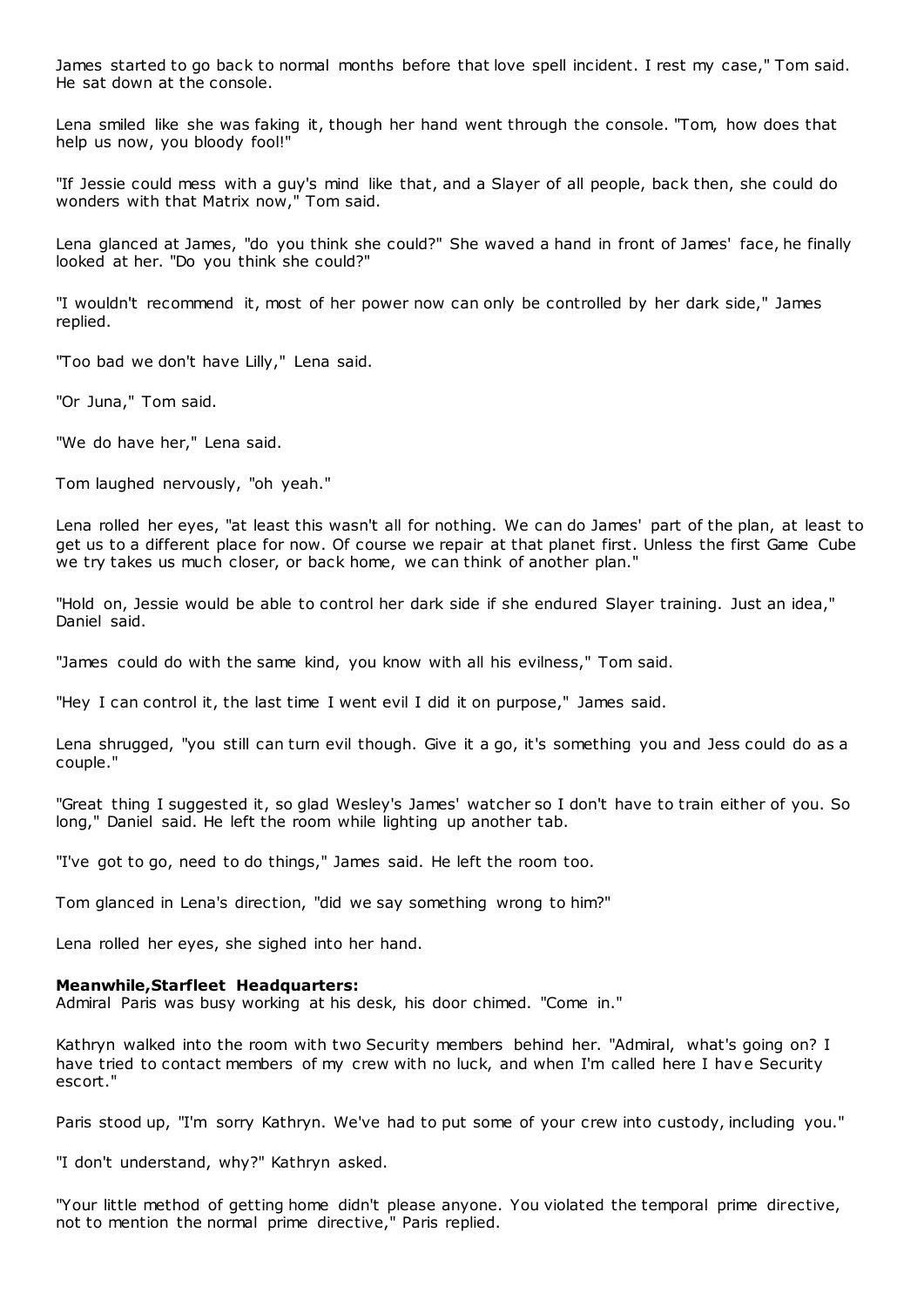"No, just arrest me. I am their Captain, I told them to do everything that they did during that," Kathryn said.

"I only arrested the ones that were involved in the events themselves, one of which is a Liger citizen. If I understand correctly, she was the one who came back in time with several others," Paris said.

"You don't understand. Both Voyager and the Enterprise had been destroyed in that future," Kathryn said.

Picard strolled through the doors, "you only took this girl's, and her friends, word for it. There was no proof."

Kathryn sighed, "one of them transmitted memories into his past self. You can't fake memories."

"Which crewmember is that?" Paris asked.

"He's not here, he's on the Enterprise," Kathryn replied. Paris stared at her like he was waiting for her to finish. "Marquis crewmember James Stuart."

Paris looked at a PADD, "he isn't in any of the original files."

"Ok, try under James Taylor," Kathryn said.

Paris nodded, "ah yes, wanted by the Cardassian Government for murder and bodily harm. It's a shame he isn't here."

Kathryn stepped closer to the table, "he wasn't arrested because Federation officers in that area let him go. I checked that file myself, they cleared him because they thought he was possessed."

"Yes, the black eyes thing, they did think that yes. The Cardassian Government was not impressed, they found out not long after this young man disappeared into the Marquis ranks," Paris said.

"That was a long time ago though. He had been in trouble with the police lots of times, all times his case was cleared by an Admiral. You didn't know that, did you?" Picard said.

Kathryn looked confused, "I don't understand."

"You know already Kathryn. Only Admirals at the time knew about his condition, so he was cleared of every case that seemed relative to it. Since you've been gone the Game Cube and Slayer thing has become more public . The Cardassians think the case was unfairly cleared, they've had a price on his head for years now," Paris said.

"Can't you tell them who he is?" Kathryn asked, sounding panicky.

Paris smiled, "we did, but they still want him. The Cardassian homeworld hasn't been hit by Games Cubes since the 19th century. They don't believe us."

Picard eyed her suspiciously, "you sounded very concerned for the Slayer's welfare, why's that?"

Kathryn looked nervous, "because he's really important, everyone needs a Slayer or two."

"It did seem more personal than that, Kathryn," Paris said.

"He is my crewmember," Kathryn said.

"Well whatever personal feelings you have for him has to be cast aside. When he gets back to this quadrant he'll probably be tested for those alternate future memories, that's if you lot lose your case. After that we'd have to give him up to the Cardassian Government," Paris said.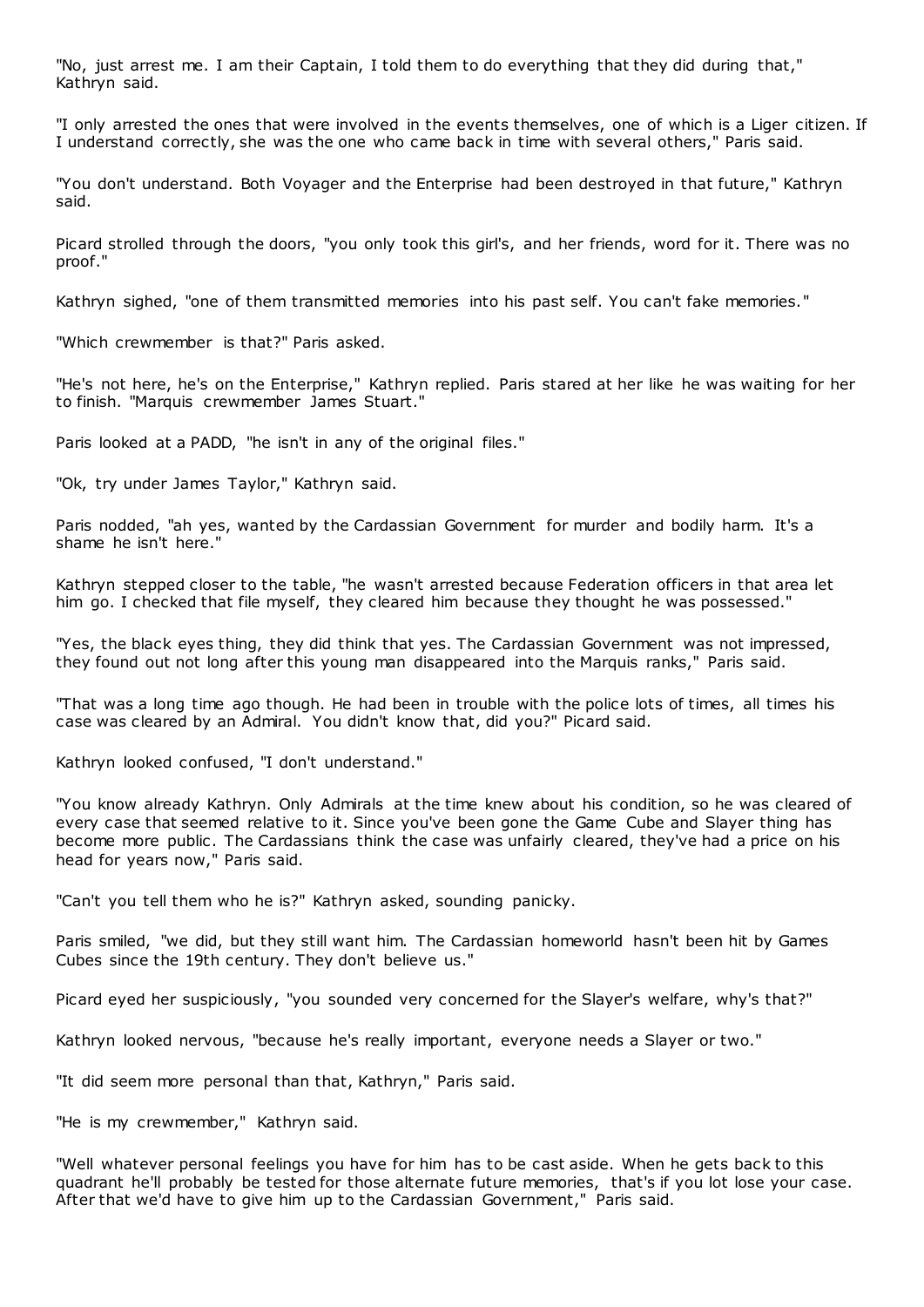Kathryn laughed nervously, "no you don't. He is needed, and well the Cardassians will never know he's back."

"I'm sorry Kathryn. That's all, Security," Paris said.

The two Security people stood closer to Kathryn. "Please come with us," one said.

"Oh and Captain, we need to know something. Who is in charge of the Enterprise at the moment?" Picard asked.

"Um, I thought we were finished," Kathryn replied nervously. Picard and Paris glanced at each other.

#### **The Enterprise:**

Triah turned away from opps, "Captain we are in orbit of that planet. Um, ok. Lieutenant, we're in orbit of that planet."

Tom glanced over at Lena, she was fast asleep on her chair. "It's ok I heard."

"I'll tell Engineering to begin proper repairs," Triah said. She stood up.

"This is getting to be ridiculous," Jessie commented.

Tom nodded, he tried to shake Lena lightly, "Lena, wake up." Lena punched him, he fell to the ground.

"That didn't work, but it was quite fun," Jessie said.

Tom pulled himself, he put his hand under his bleeding nose. "I'm surprised this nose still fixes ok after all those Slayers punching me."

"And me, don't forget me," Jessie said.

Tom nodded, "uh huh."

James stepped out of the turbolift, he went over to Jessie. "Jess, your break started ten minutes ago. We have to pick the kids up in a few minutes."

"Yeah I had to add thirty minutes to her duty shift, she was late," Tom said.

Jessie pulled a face, "I forgot my watch."

"It's weird, you say that everytime but when you're on time you don't have a watch then either," Tom said, folding his arms.

"Now you notice," Jessie said.

Lena suddenly woke up, "don't touch my stuff... oh, just a dream."

Everyone looked in her direction. "Lena, how long have you been in that chair?" James asked.

"Uh five minutes," Lena blurted out.

"I've been here five minutes, so that's wrong," James said.

"Nah, I don't think so," Lena said. She looked at the panel on her chair, "oh crap, it's 1635."

"So what time did you think it was?" Tom asked.

Lena looked down at the ground, "um never mind."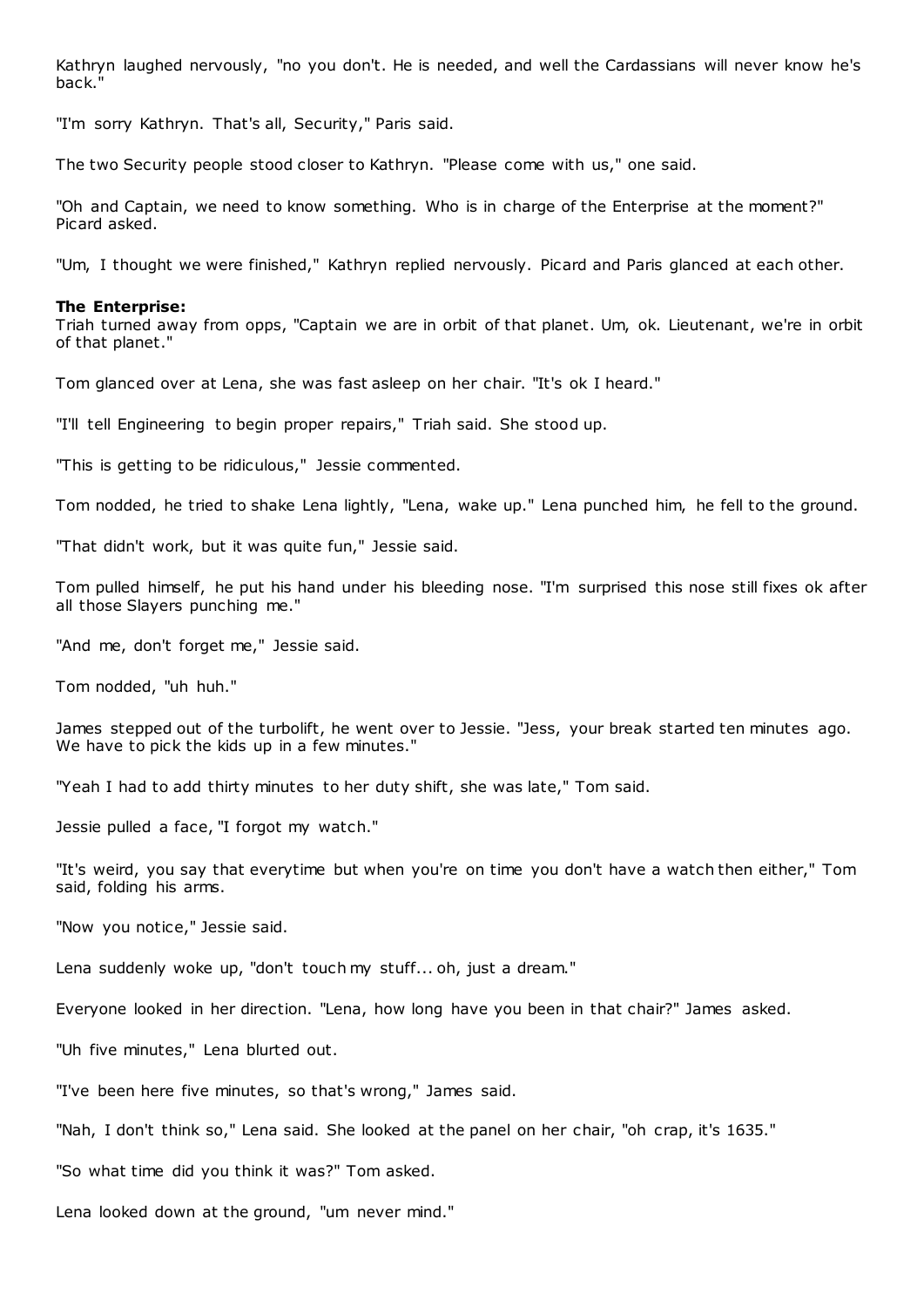"Lena, we've been through this. You shouldn't be on the bridge all the time," James said.

Lena stood up, "I wasn't. I came here after the meeting, it's only been an hour."

"Can we talk in your office?" James asked.

"Damn it," Lena muttered. She and James went into the Ready Room.

### **The Ready Room:**

"I don't see what the big deal is, mum used to do it," Lena said as she sat in her chair.

"Ok firstly, she drank coffee by the truck load. Secondly she's nearly 50. Thirdly, she only did it a few times, you're doing this every day. There's no point, you sleep the whole time you're on the bridge," James said.

"But if something happens I'm already there. Plus what's age got to do with it, I'm not a child," Lena said.

"No offense Lena, but mum was probably the youngest Captain in Starfleet. You're about twenty odd years younger than her," James said.

"Twenty nine years younger actually," Lena muttered.

"That's fast maths," James said.

Lena smiled, "see, I can be asleep all day and still be able to do maths."

"Lena, maths and being a Captain are different things. I just don't get why you're spending most of your time on the bridge, you didn't used to," James said.

"We're on our own now, don't you realise that? Someone's got to be alert in this area we've never been in," Lena said.

"The only thing you were alert about was people stealing your stuff, in your dreams of course," James muttered.

"Ok fine, you're the smart one. Why don't you think up something better than my plan," Lena said.

"Ok. I know he isn't the best around, but why not have Tom in charge for one of the shifts. For example you could do the morning and afternoon shift. He could do the evening shift. You could then pick somebody to do the night shifts," James said.

Lena groaned, "you know I really hate you."

"I think that's the whole point," James said.

"I could do that, it's just who could do the night shift?" Lena said questioningly.

"Well if you're going for rank, you could use Craig," James said.

"He's my boyfriend, I wouldn't see him as much... that's why you suggested him isn't it?" Lena said.

"Damn you got me. Just find somebody and soon, you need sleep," James said.

Lena pulled a face, "aye sir. Wait, oh you could do the night shift."

"No way, being Security Chief means I do more work than I used to. I'm not adding a night shift to it. Besides, I have kids," James said.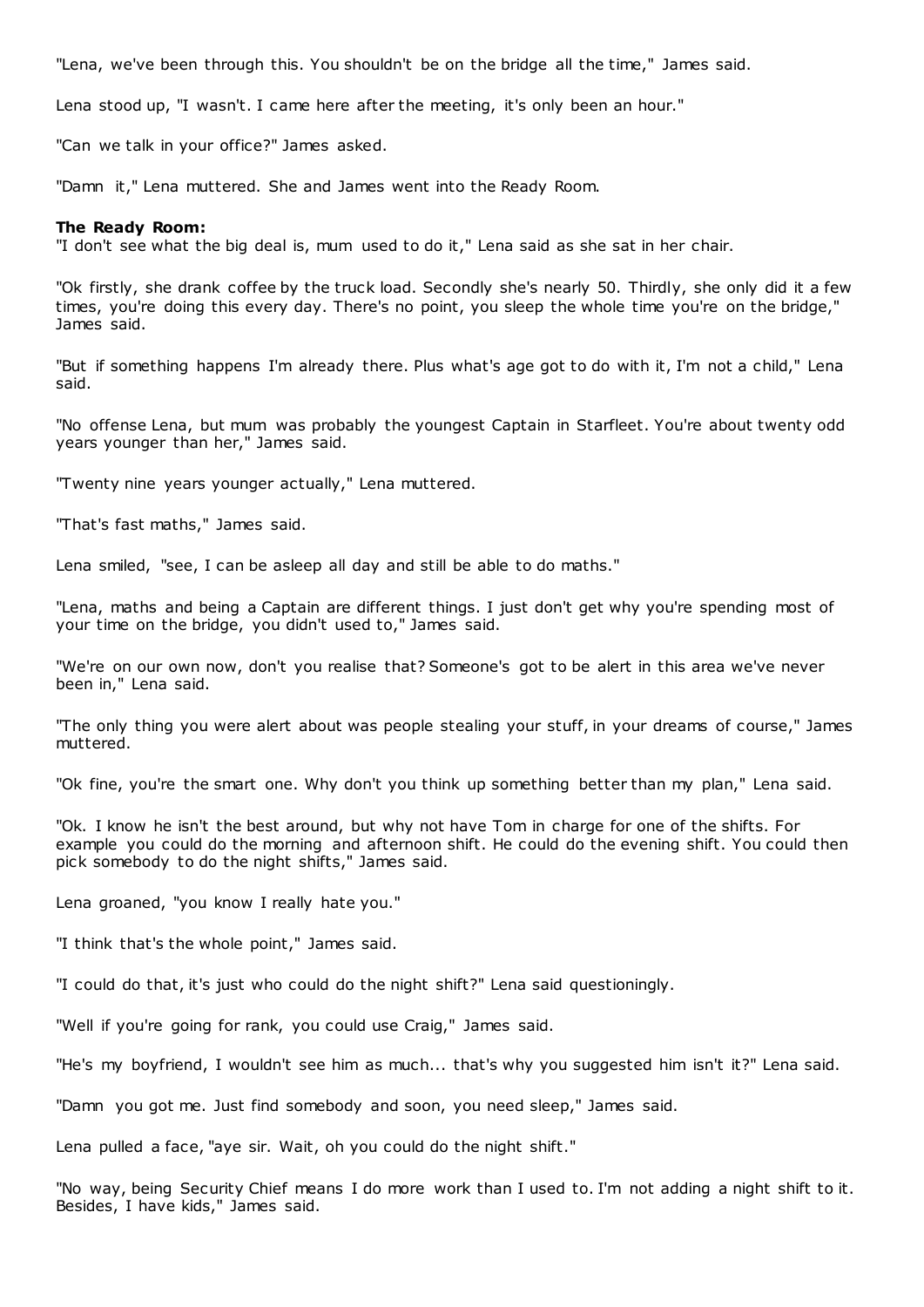"Wouldn't trust you in command anyway," Lena said.

"But you trust me, more than Craig that is, to handle security on the ship. Unless you've decided otherwise," James said.

"Oh shut up, you're really bugging me," Lena moaned.

"Then my work here is done," James said. He turned around and left the room.

### **The Enterprise, the Mess Hall:**

Tom carried a tray over to a table nearby. Bryan and Johnathan were sitting at it. "So kids, how was school?" he asked.

Johnathan pouted, "horrible, when is mummy coming?"

Bryan groaned, "I told you, she's on Voyager. Voyager's back home, we're not."

"Bryan for crying out loud, don't upset him," Tom snapped.

Bryan shrugged, "hey it was hard on me too."

Tom sighed, "I know, but there's nothing we can do about it now. I've suggested two crazy, but workable, solutions so we can get home soon, but Lena didn't seen impressed."

James, Jessie, Duncan and Sasha were meanwhile at a table near the window. Sasha and Duncan had icecream, so Sasha had icecream all over her face.

Jessie watched James just fiddle with his food using his fork. "Um, are you ok?" she asked. She snatched the fork off of him. "Hello, is anyone home?"

"Yeah a hundred people got home a few days ago," James replied.

Jessie rolled her eyes, she dropped the fork nearby him. "What's up with you?"

"Nothing," James replied, briefly glancing at the kids.

Duncan looked up from his own icecream, "dad can I throw icecream at Tom?"

"Ok, as long as it's vanilla," James replied.

Duncan smiled evily, he flicked a spoon full of yellow icecream in Tom's direction. "Ow, that hit my eye. It's really cold!"

"Let me guess, it was Tom that got you in this mood," Jessie said.

James shrugged, "maybe."

"What do you know, I have three kids," Jessie muttered.

James looked up at her looking worried, "what!?"

"You're the third one, silly," Jessie said. She opened a bottle of pop for Sasha. "But it's good to know you're still there somewhere."

Sasha flicked her own spoon at Duncan, some strawberry icecream went in his face. "Mum, tell her," he moaned.

"Sasha honey, only throw yellow kind at Tom," Jessie said softly.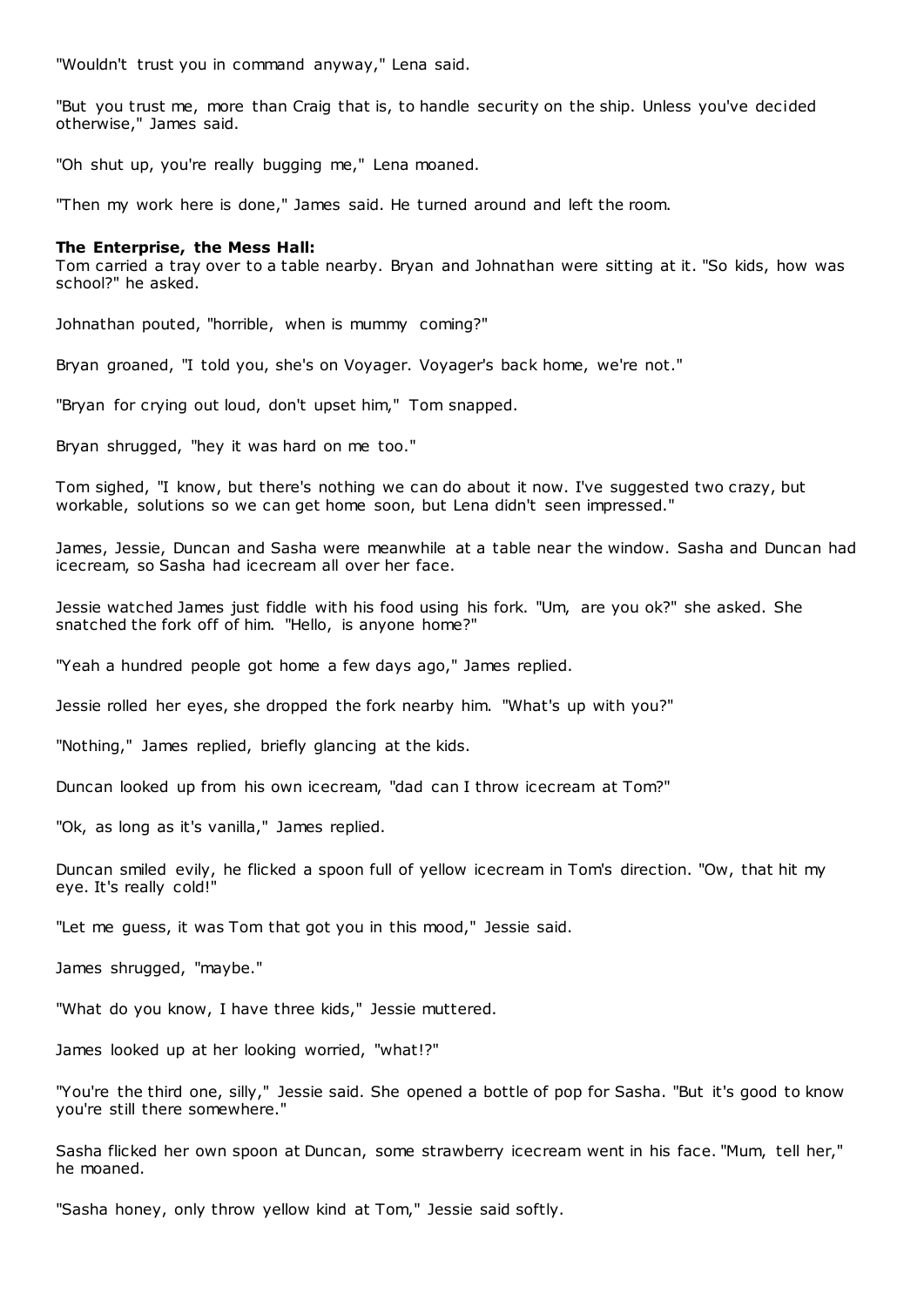"Ok mummy," Sasha said in a sweet little voice. She flicked her spoon in Tom's direction.

"What the hell? Who keeps doing that!?" Tom screamed.

Duncan wiped off the pink icecream, "why does she have to copy off everything I do?"

"I guess it's because you're her big brother and she loves you. I think it's cute," Jessie replied.

"Oh yeah, you don't see Lena copying off dad," Duncan muttered.

### **The Ready Room:**

Craig came into the room holding a PADD. He found Lena sitting in her chair, with her feet on her desk. "Hi Craig," she said.

"Erm hi, there's something different about you," Craig said as he walked closer to the desk.

Lena put her feet down, "oh I put in black contact lenses, I just wanted to see why Yasmin thought Evil Slayers are so cool."

"I could get engaged to you, and then get someone to murder me, you can test it for real then," Craig commented as he sat down.

"No thanks," Lena said. She put her hand over her eyes, she moved her hand away and dumped two black lenses on the table. "What's up then?"

"Two things actually Lena. One, who should be Security Chief now that both James and I are stuck on the Enterprise only. Two..." Craig replied.

"That reminds me, why aren't you on Voyager?" Lena asked.

Craig looked nervous, "my future self creeped me out. Anyway, the second thing was that several people have left some complaints about our current situation."

"I'm sorry but they'll just have to deal," Lena said.

"They're about you being in command Lena. They thought it was ok when you were in command while your mother was around, but now they think someone else should be in charge," Craig said. He placed the PADD on the table.

"Well it's either me or someone who's got the highest rank, which is Tom," Lena said, shaking her head. "Damn, don't let this leak to Tom. He'll be planning a mutiny in no time."

In: "Bridge to Lena. The natives have invited us to their market place. Should I send a team down?"

"I'll tell you what. You and James lead a team down, you two may as well be Security Chiefs on different shifts afterwards," Lena replied.

Craig nodded, "ok so he can't boss me around?"

"Yeah, and you can't boss him around," Lena replied.

Craig laughed, "like I could, you know what he's like." He left the room, Tom came in straight afterwards.

"Just a thought, you've been on duty all day. Shouldn't you have a break?" he said questioningly.

"I am having a break," Lena said.

"No I mean a break where you sleep," Tom said.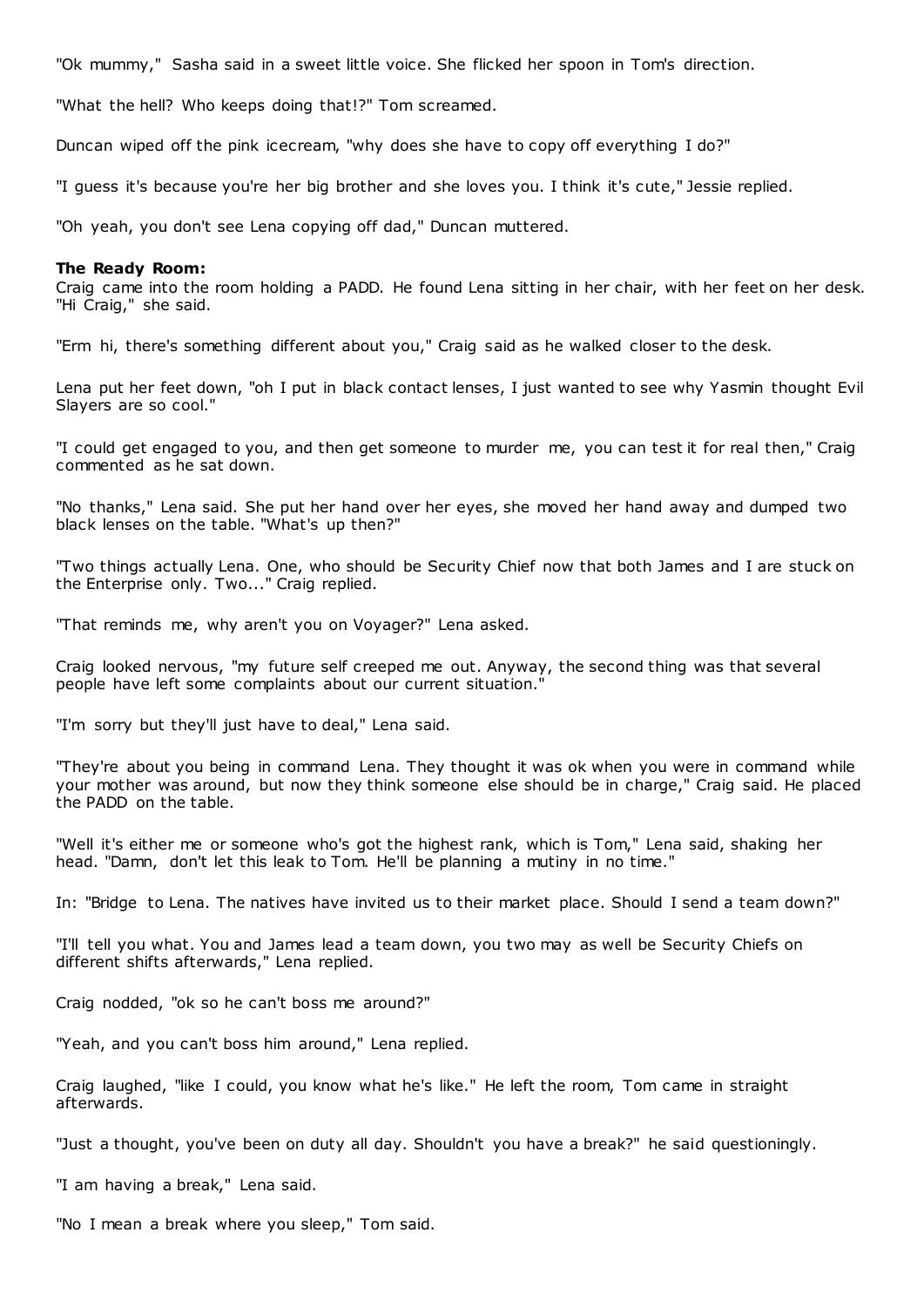"God, first James now you. I'm fine, I'll be right out," Lena said.

Tom nodded, he stepped outside.

### **Transporter Room:**

"I can't believe I'm on an awaymission, not during my duty shift. It's sick, I tell ya. I have my herbal bath at this time," Naomi moaned.

Craig stepped closer to Faye, "don't you wish you hadn't of heard that?" Faye nodded her head.

James came into the room, "hi people."

"Hi," everyone but Naomi said.

Naomi headed over to James, "just the guy I wanna see. Why the hell am I on an awaymission in my own time?"

"Because you didn't come to work today, or yesterday, and the day before that. Actually come to think of it, you haven't worked all week," James replied.

Naomi smiled nervously, "this is where my good flirting skills pay off."

"Before you even start, that won't work," James said quickly.

Naomi groaned, folded her arms, "damn."

"Ok, let's go quickly," James said.

"No argument here," Faye said.

The group got onto the transporter pad. The transporter guy keyed in the usual commands, the group dematerialised.

### **Starfleet Headquarters, Paris' Office:**

The door chimed. "Yes?" Paris called.

Picard and a very familiar looking guy came into the room. Paris noticed, he stood to attention. "At ease slaves, how did it go?" Damien sneered.

"Really well, Janeway bought it," Paris replied.

"Good, this'll be fun," Damien said.

"I still don't get why we have to do this, sir," Paris said.

"For one thing to have some fun, secondly to get them back for being cruel to me, thirdly it'll stop them trying to rescue the Enterprise, cos I want to have some fun with them too," Damien said.

"Oh I thought it was to lock them up to get rid of them," Paris said.

"Oh please, that's too unconvincing. We have to give them a court case first," Damien muttered.

Paris looked confused, "um sir."

"Shut up, I knew what you meant, I was just testing you," Damien grumbled.

### **The Enterprise, the Bridge:**

Everyone were in their usual spots, working or doing nothing quietly.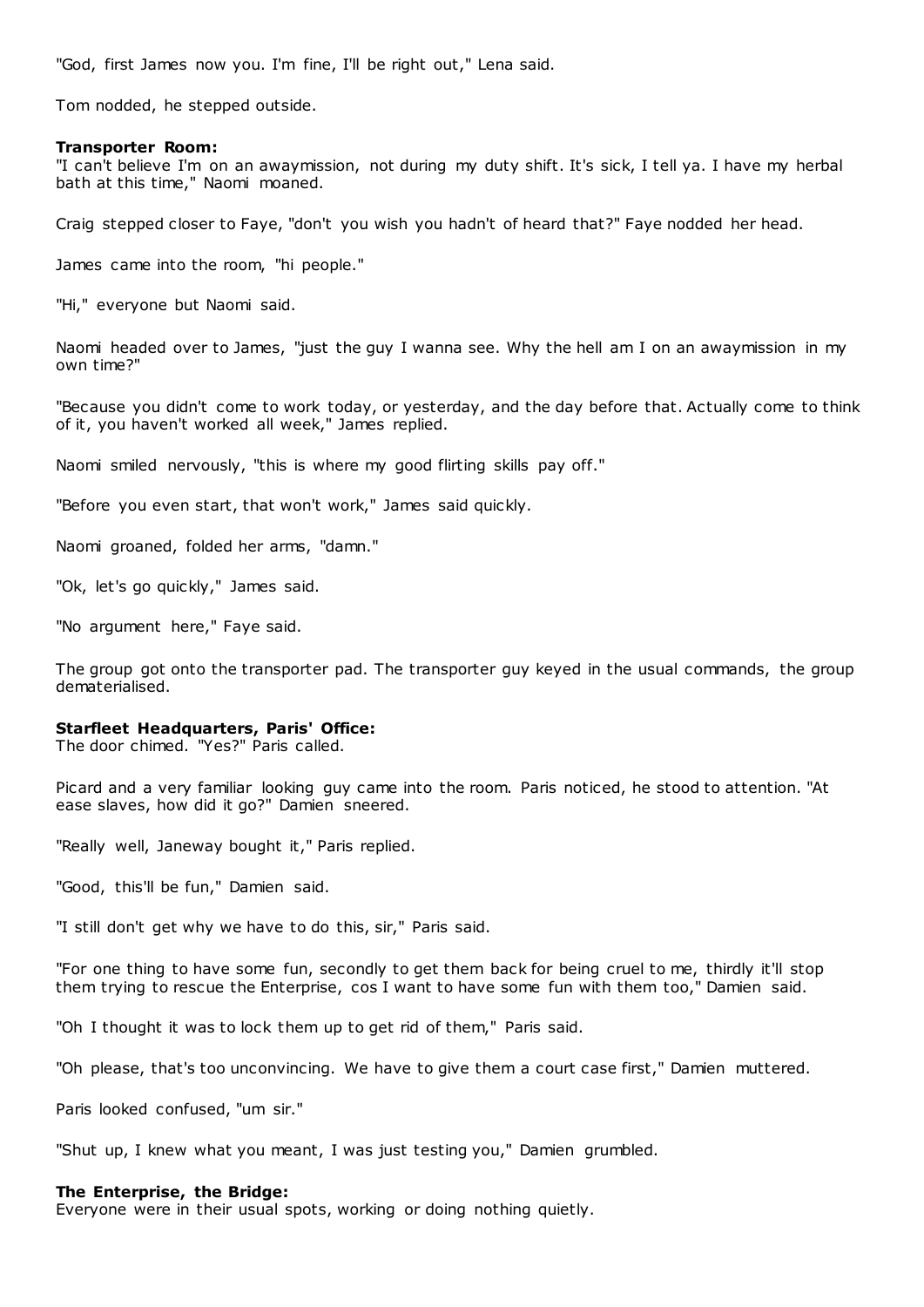Triah turned away from her console, "we're being hailed."

Lena woke up suddenly, "yeah yeah I heard that. Put them on screen."

"Audio only," Triah muttered.

"Oh, ok let's hear it," Lena said.

In: "Enterprise, your crewmembers have been found injured in a quiet street. We don't know what happened."

"Crap, transport them up Triah," Lena ordered.

Triah nodded, "yes ma'am."

Tom smiled nervously, "um thanks by the way."

In: "We will investigate this Enterprise. Arthlum out."

"Who said there was no friendly species left in the universe?" Tom commented.

Lena pulled herself off her chair, "I'll be in Sickbay. Keep me informed." Tom nodded.

# **Enterprise, Sickbay:**

Lena walked into the room, she headed over to Doctor Freddie. He was busy scanning Faye. "Ah Captain," he said cheerfully.

"Uh huh, how are they?" Lena asked.

"All of them look like they've been hit on the head. Four of them had brain damage, but it's easily fixed," Freddie replied.

Lena looked over at the other biobeds, Kiara and Nikki were standing near two separate ones. "How did the other one escape it?" Lena asked.

"Well that watcher dude told me that Slayers usually do have harder heads. I guess that's why he was luckier," Freddie replied.

Nikki finished working on Naomi, she glanced at the ground. "Oh my god, Doctor how could you put him on the floor? He is the cutest one of the lot. Well so is Craig."

Lena glanced down at the ground, James was lying nearby Naomi's biobed. Freddie sighed, "he isn't as injured as the others. It's never about looks, or at least people's opinions of their looks."

Nikki groaned, she knelt down next to James. She started treating him.

Kiara finished what she was doing nearby Triah's biobed, she went over to Lena and Freddie. "Doc I treated her."

"Good, can you keep an eye on Miss Young. You know what she tried to do when she was treating Mr Anderson," Freddie said.

Kiara tried to keep a straight, "gladly." She went over to Nikki.

Lena looked at Freddie with a raised eyebrow, "what did she try to do?"

"I only turned my back for a minute," Freddie quickly said.

"Doc, I don't care about that," Lena said impatiently.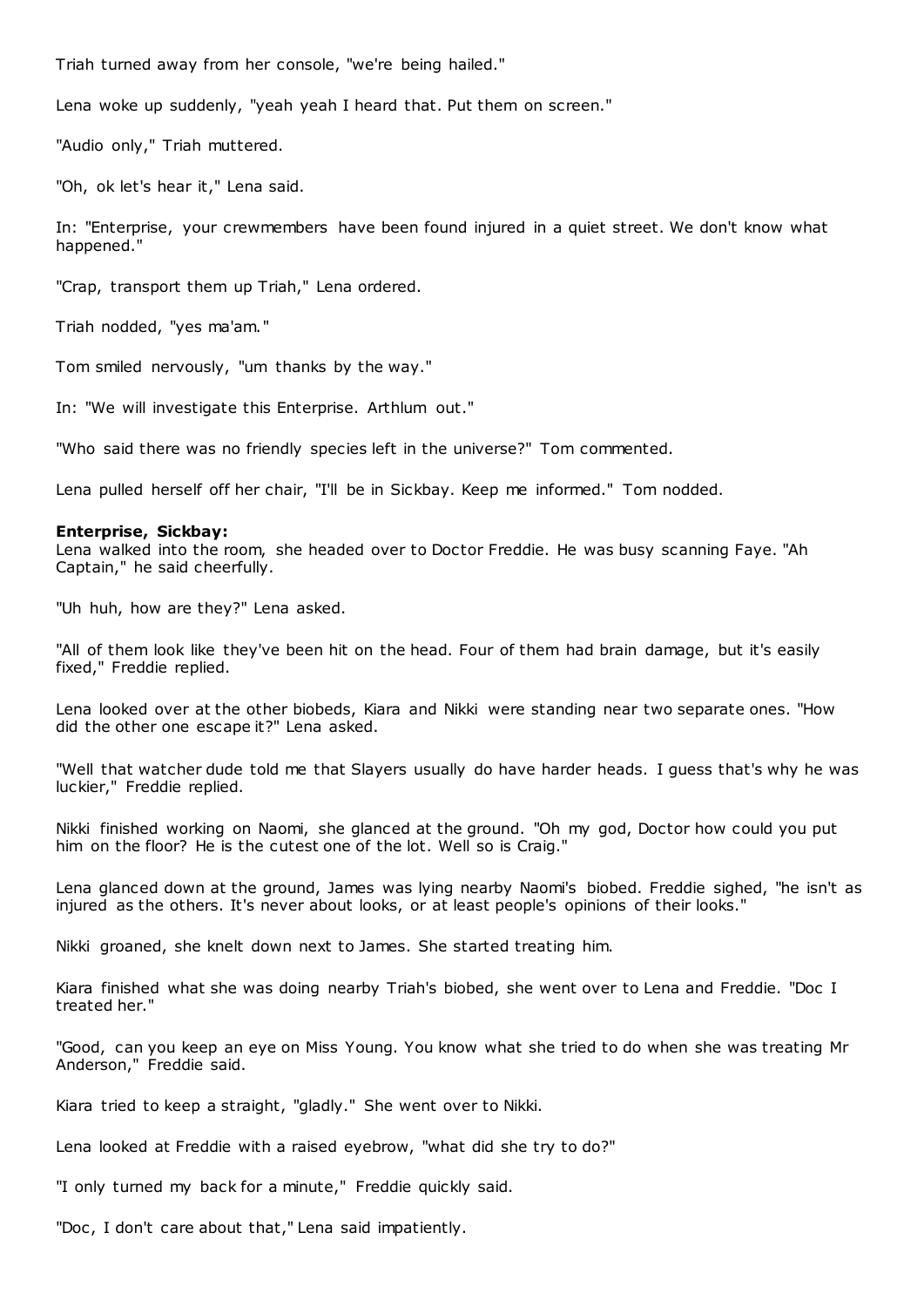"Oh right, of course. I caught her trying to get him off the biobed, I suspect she was trying to take him into that cupboard of hers," Freddie replied.

"Great thanks for making Kiara watch Nikki with James then. I guess he'd be easier to get out of Sickbay since he's not on a biobed," Lena said.

Freddie shrugged, "don't be fooled. Another one of the reasons why he's on the floor is that he's too heavy for either one of them to get on a biobed."

Lena shrugged, "try getting Craig off your sofa, that's a good work out for stuff like that."

"Tell me about it, he was heavy," Nikki moaned.

Kiara glanced back up at her, "what are you doing? Doc already scanned him."

Nikki glanced around nervously, "I need to know everything about every guy."

Kiara looked over at Nikki's tricorder, "including their blood type and current health? What's next, their DNA?"

Nikki grinned, "that's what I was forgetting." She stood up, "doc can..."

"No," Freddie replied.

Lena folded her arms while she leant on the computer station. "So, is any of them able to wake up just yet?"

Freddie picked up a hypospray, "Craig was treated first. He had the worst of it."

"Oh yeah Lena, that reminds me. Your boyfriend has a brain, how about that," Kiara said.

"You learn something new everyday, thanks Kiara," Lena said sarc astically. She and Freddie headed over to Craig's biobed. Freddie placed a hypospray into Craig's neck.

"Oh and Captain, this was intentional. All of them look like they were knocked out by somebody attacking them," Freddie said.

Lena pretended to look shocked, "really? I mean one of them could have slipped on something on the ground, fell over while knocking the others over like dominoes."

"Woah, that would have been unlucky," Nikki commented.

Kiara glanced over at Lena, "it makes you wonder how those two became doctors and nurses."

Lena nodded. Craig woke up, he sat up. "Hey, how am I back here?"

"All of you got attacked, do you not remember?" Lena replied.

Craig shook his head, "no, nothing happened. That's weird, something always does."

Freddie opened up a tricorder, he started scanning Craig. "That is very strange."

"What is?" Lena said questioningly.

"There's telepathic activity in his brain, that may be causing the amnesia. I'll check the others," Freddie replied. He started scanning the others.

"Hmm memories being affected by telepathy, hasn't that happened before?" Kiara asked.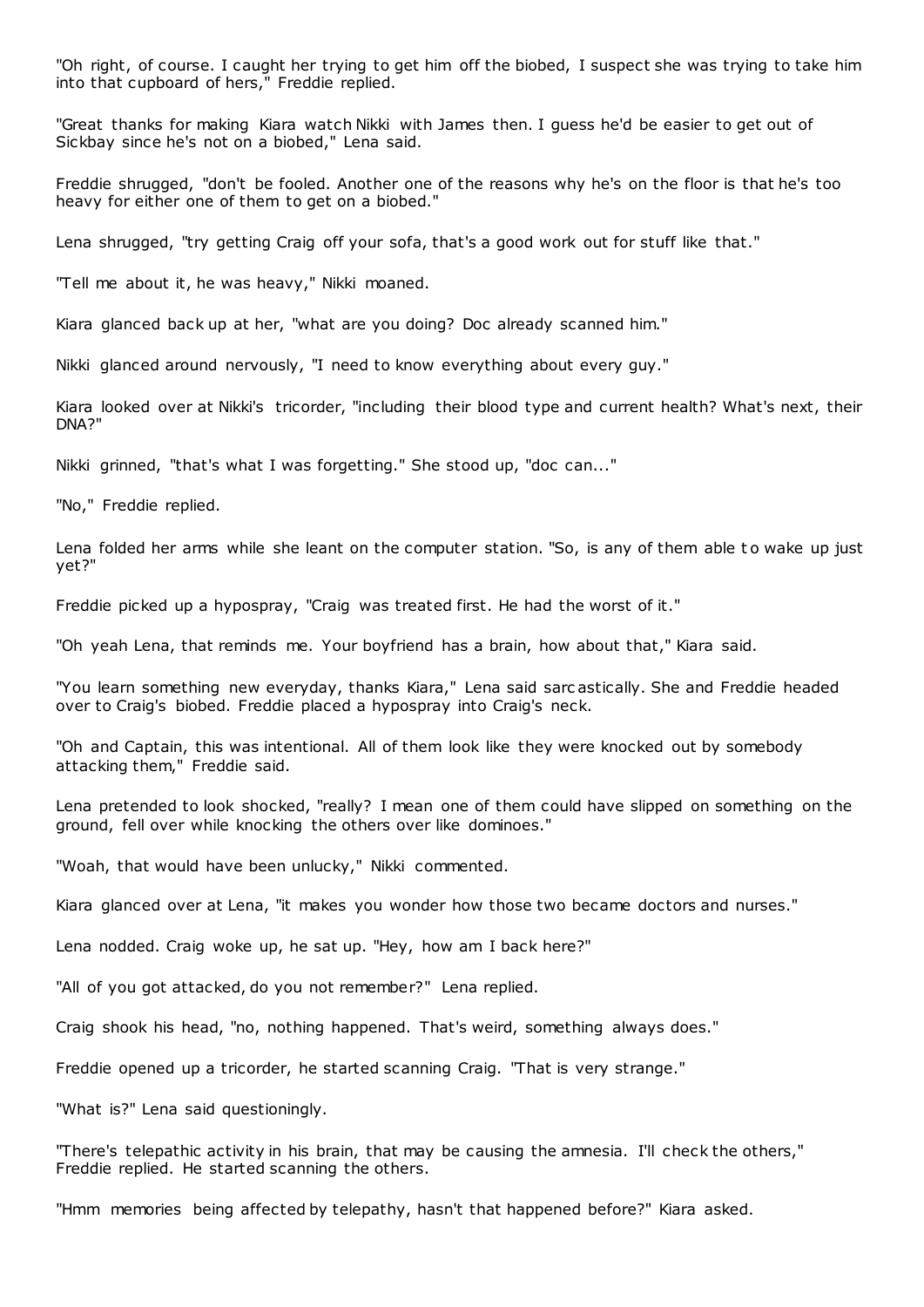"Yeah but it was the opposite effect," Lena replied.

Freddie came back over to the girls, "everyone who had the brain damage has the same telepathic activity in their brains."

"Bingo, case solved," Kiara said.

"Not exactly. We don't know that the telepathy is causing it, we don't know who's using telepathy or why," Lena said.

Nikki grinned, "ooh I love a mystery, can I help solve it?"

"Hmmm... no," Lena replied.

Kiara gasped, "I got it. Craig has telepathic activity in his head, he doesn't remember so obviously the others don't either. Maybe James remembers what happened."

Lena nodded her head, "interesting, it was exactly what I was thinking before Nikki butted in."

Kiara shrugged, "Nikki has that effect on people."

Nikki pouted, "I don't get it."

"Doc , can you wake James up?" Lena asked.

"I can wake all of them up come to think of it," Freddie muttered in response. He picked up another hypospray.

In a few seconds everyone was awake, all looking confused. "Ok I'd remember if I got beaten up, but still I think it's just serious migraine," Faye was saying.

"Always with the migraine girl," Naomi groaned while looking at her nails.

Lena put her hand over her forehead, "so nobody remembers what happened?" The entire awayteam shook their heads. "James?"

"Why does people always assume that I would know?" James said.

"You're the only one who wasn't brain damaged, plus the only telepathy you have is your own," Freddie replied. He glanced down at his tricorder, "which isn't very developed."

"Ok this is weird. Why does nobody remember what happened?" Kiara asked.

"I could contact the planet, I could at least find out whether they're telepathic ," Lena replied.

"You can't just ask them that," Craig said.

Lena smiled deviously, "you're forgetting, I don't have to ask."

### **The Bridge:**

Triah sat down in her chair, she worked at the station. "Channel's open Captain."

Lena turned to Tom, he nodded his head. "Um this is Lieutenant Commander Paris. Our crewmember's have recovered but there's a bit of a mystery. None of them do remember what happened. We suspect somebody telepathic affected them."

In: "Not possible Enterprise, we are a simple race. We do have something that may help you though. Your team was found in an area of the market that is shadowed by nearby buildings. We've had several attacks around that area, all of them had different injuries to your crewmembers though."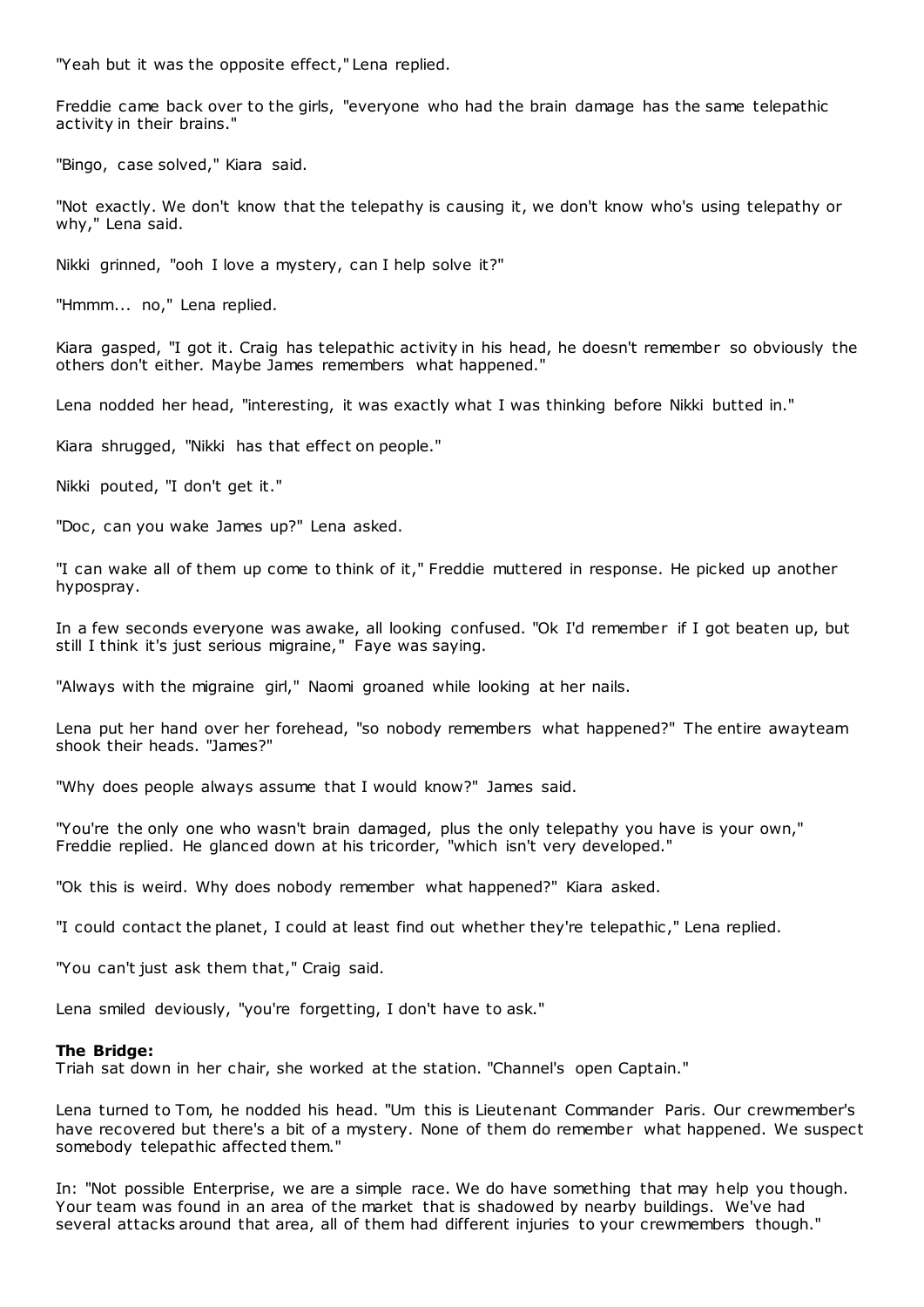"Ok, can you keep us informed if you find anything else?" Tom said questioningly.

In: "We can Enterprise, Arthlum out."

Tom glanced in Lena's direction. "Nothing about telepathy or anything, just like he said. The attacks part was interesting though, it seemed like he was trying to hide something about what he was talking about."

"You mean he wasn't telling us everything?" Bryan asked.

"No, I'd say a team should go down there to find out, but they may lose their memories too," Lena replied.

"So what do we do?" Tom asked.

"For now let the Arthlums investigate," Lena replied.

### **Earth, Starfleet Headquarters:**

Lots of people were heading for their positions in a large court room. Several of them were members of the main cast.

"Order everybody. We will now begin the court proceeding," the judge said.

Nearly everybody stood up. Kathryn looked down at Yasmin, "honey, you're supposed to stand up."

"Ugh this sucks," Yasmin groaned, she stood up.

"Now you may sit," the judge said.

Everyone sat down, Kathryn dragged Yasmin down onto her seat.

"The following people have been charged with violating the temporal prime directive; Captain Kathryn Janeway, Commander Chakotay, Kevin and Sandi Clarke, Emma Patricia Goldsbrough, Lilly Johnstone, Lieutenant Harry Kim, Ian Richards, Danny Scott-Richards, Yasmin Stuart, and Lieutenant B'Elanna Torres. How do you all plead?" the judge said.

Emma put her hand up, "well um I need the bog, oh and I hate you for saying my middle name."

"Emma, that's not what he meant," Lilly whispered.

"I don't care," Emma whispered back.

Kathryn groaned, "we all plead not guilty, right?"

Chakotay shrugged, he whispered, "we are guilty, we're trying to prove that everything we did had to be done."

"So not guilty?" Yasmin said questioningly.

Lilly looked like she was going to cry, "we're really screwed."

The accuser's lawyer stood up, he started pacing. "If I may your honour, I'd like to call to the stand Captain Janeway."

Kathryn slowly stood up, she went over to the appropriate table.

"You pleaded not guilty to temporal prime directive violations, yet you confessed you were guilty before the court. Is this true?" the lawyer said.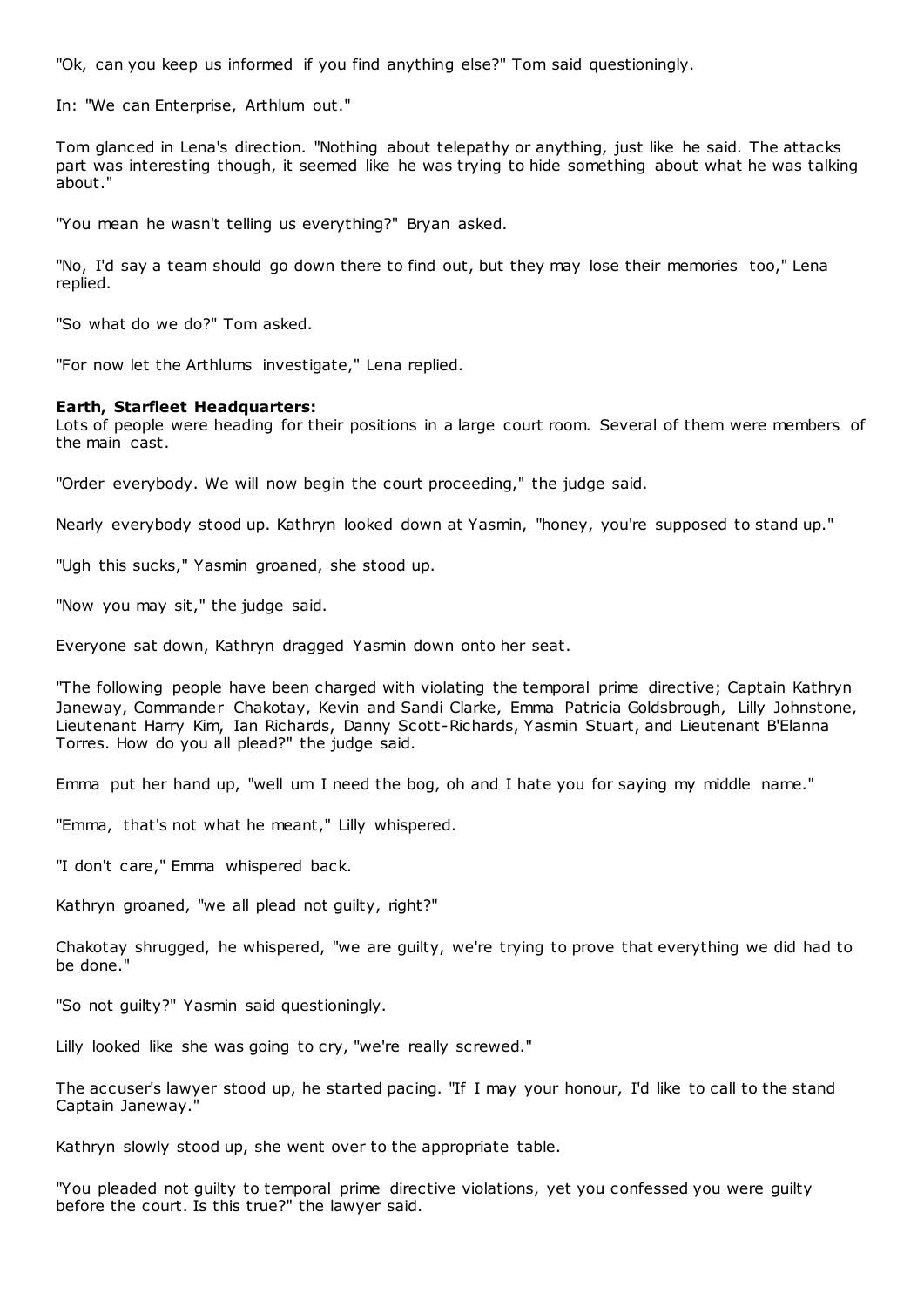"My crew only followed my orders, only I'm guilty," Kathryn replied.

"I see. Your crew have a mind of their own, Captain, some of your logs says so themselves," the lawyer said.

"They still followed my orders during the incident in question," Kathryn said.

"There is more than one incident in question, Captain," the lawyer said. He paced closer to Kathryn. "In June 2378 a young girl claiming to be from the future, arrived on your ship. Do you remember this incident Captain?"

Kathryn nodded, "yes I do."

"An awayteam went to a planet to resurrect an old crewmember, completely ignoring orders not to," the lawyer said.

The jury gasped. "Oh quiet, this is not a court room drama," Kathryn snapped.

"You don't seem to be disagreeing with me, Captain. This is true I take it," the lawyer said.

"Yes it is, but I was using reverse psychology. I told them not to so they would," Kathryn said. Chakotay groaned.

The lawyer tried to keep a straight face, "ok Captain. The awayteam was as follows, Lieutenant Craig Anderson, Lieutenant Tom Paris, Ensign James Taylor-Stuart and a Miss Yasmin Stuart."

The jury gasped while looking towards Yasmin. She just shrugged, "meh what are you going to do."

"Three of these crewmembers disobeyed your orders a lot didn't they Captain?" the lawyer said questioningly.

"I think I made that point clear yes," Kathryn replied.

"I see, moving on. Another incident was back in October 2375. Voyager encountered a Borg Sphere that had been disconnected for apparently thirteen years. The female drone who contacted you told that in two days Voyager would find a wormhole, go through it and get attacked by the Borg, resulting in the girl's actual assimilation," the lawyer said. The jury gasped again. "This girl was in fact the Captain's daughter, from the future. Now what did you do about this, Captain?"

"What's the point, you already seem to know," Kathryn muttered.

"Indeed. Your Doctor put in a temporal implant to keep the girl in space time, so you didn't have to go through the dangerous wormhole. A ship belonging to the Tolg came through the wormhole, and so did the original sphere as a result," the lawyer said.

The jury gasped once again. "What's wrong with these people, do they have asthma or something?" B'Elanna grumbled.

"Can you tell us Captain, what happened to the two girls from the sphere?" the lawyer asked.

Kathryn sighed, "Tani is the Enterprise Chief Engineer."

"And the other one?" the lawyer said questioningly.

"She's in charge of the Enterprise," Kathryn said quietly.

"Why did you put her in charge?" the lawyer asked.

"She had a lot of command experience during several crisis'," Kathryn replied.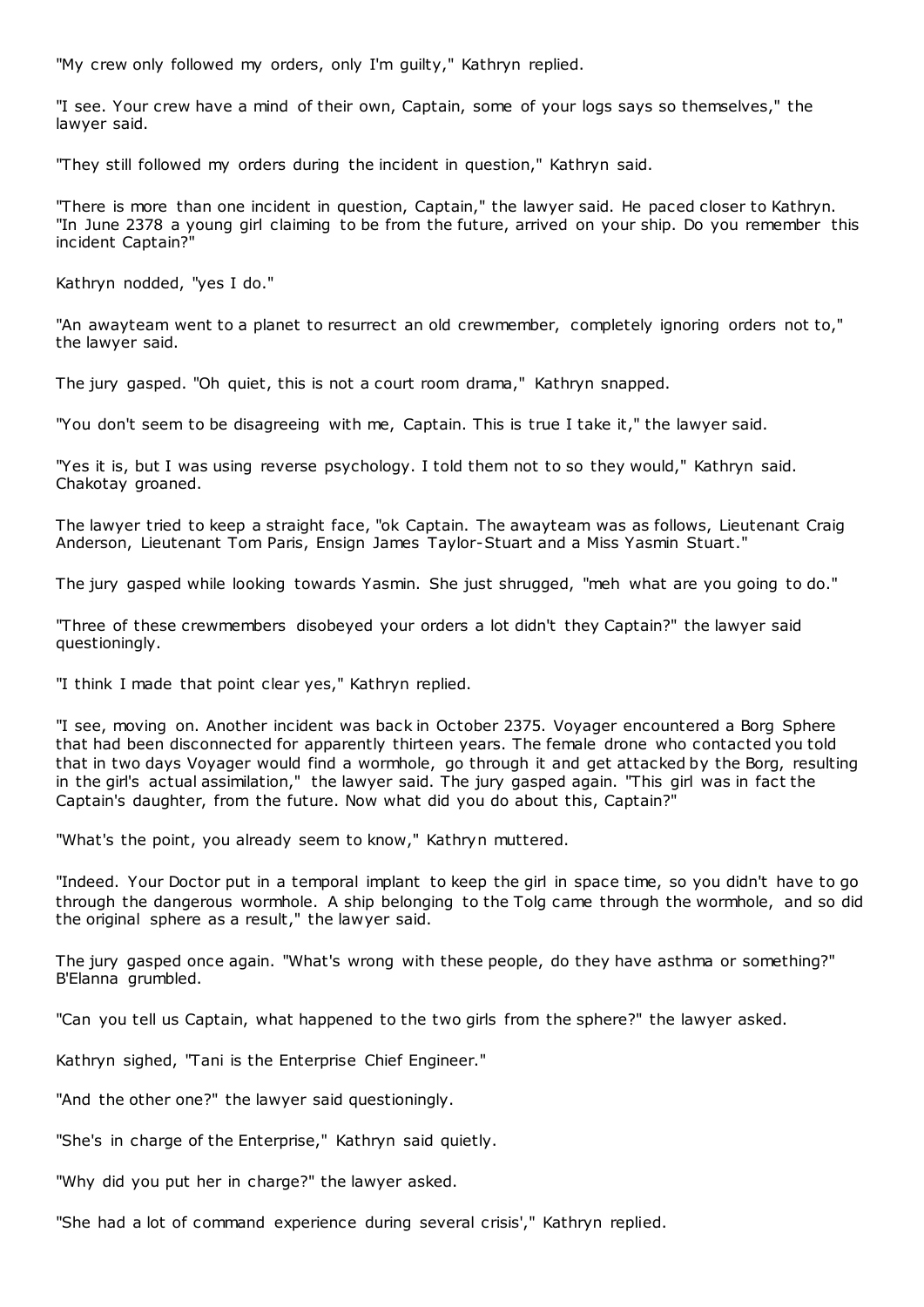"It had nothing to do with the fact she was your daughter, was it Captain?" the lawyer said.

The defence lawyer finally stood up, "objection, this has nothing to do with the case."

The judge nodded his head, "Mr Arnold, please go to another question."

"I just have one more question on the same subject. Captain, did you or did you not take Voyager to the 28th century back in 2376?" Arnold asked.

"Yes but it was an accident, nothing was seriously altered," Kathryn replied.

"I see. An awayteam caused trouble, got arrested, one was executed, a girl got attacked in the prison, and one of the other members of the team murdered the one who attacked the girl. And that's not the end of it either," Arnold said. The jury started talking amongst themselves. "It seems Captain that you'd say anything to protect your past. It's not even just limited to Voyager secrets either, is it?"

"I don't know what you mean," Kathryn replied.

Arnold smiled deviously, "back in February 2349, Captain Janeway requested absence from the Academy for one year, just under a year before she was due to go there."

The jury gasped even louder than before, one girl collapsed afterwards.

"According to your father's log, you were absent for stress reasons. Of course I've found evidence otherwise," Arnold said. He held up a piece of paper, "may I show you and the jury, judge?"

"Yes you may," the judge replied.

"I object," the defence lawyer called out.

"Denied," the judge said. Arnold handed over the piece of paper, he frowned as he looked at it, he passed it over to the jury.

"Do I not find out what that is?" Kathryn asked angrily.

"It is a birth certificate, the original copy, of a Voyager crewmember named James Taylor. Born 2nd July 2349, parents Mr Peter Taylor and a Miss Kathryn Janeway," Arnold said.

Kathryn went bright red with anger, "that's wrong, the name on there is Kathy Williams! Um, I didn't say that."

Chakotay covered his face, "oh dear god."

The defence lawyer stood up, "objection, this doesn't have anything to do with the case."

"Oh but it does. The new version of the birth certificate was printed in 2351, with the parents listed as Peter and Susy Taylor. That was two years after the birth. That's interesting since the Captain took two years and few months off from school and the Academy for stress. If she'd lie to hide a son, what else will she lie about to hide something. Accuser rests," Arnold said. He sat down.

The judge looked down at Kathryn, "you can sit back down, Captain."

Kathryn stood up, she rushed back to her original chair. Chakotay took a hold of her hand, "it's ok, that was an obvious desperation move."

"You think so?" Kathryn said questioningly.

Yasmin shook her head, "no that was a good move." Everyone stared at her, "what?"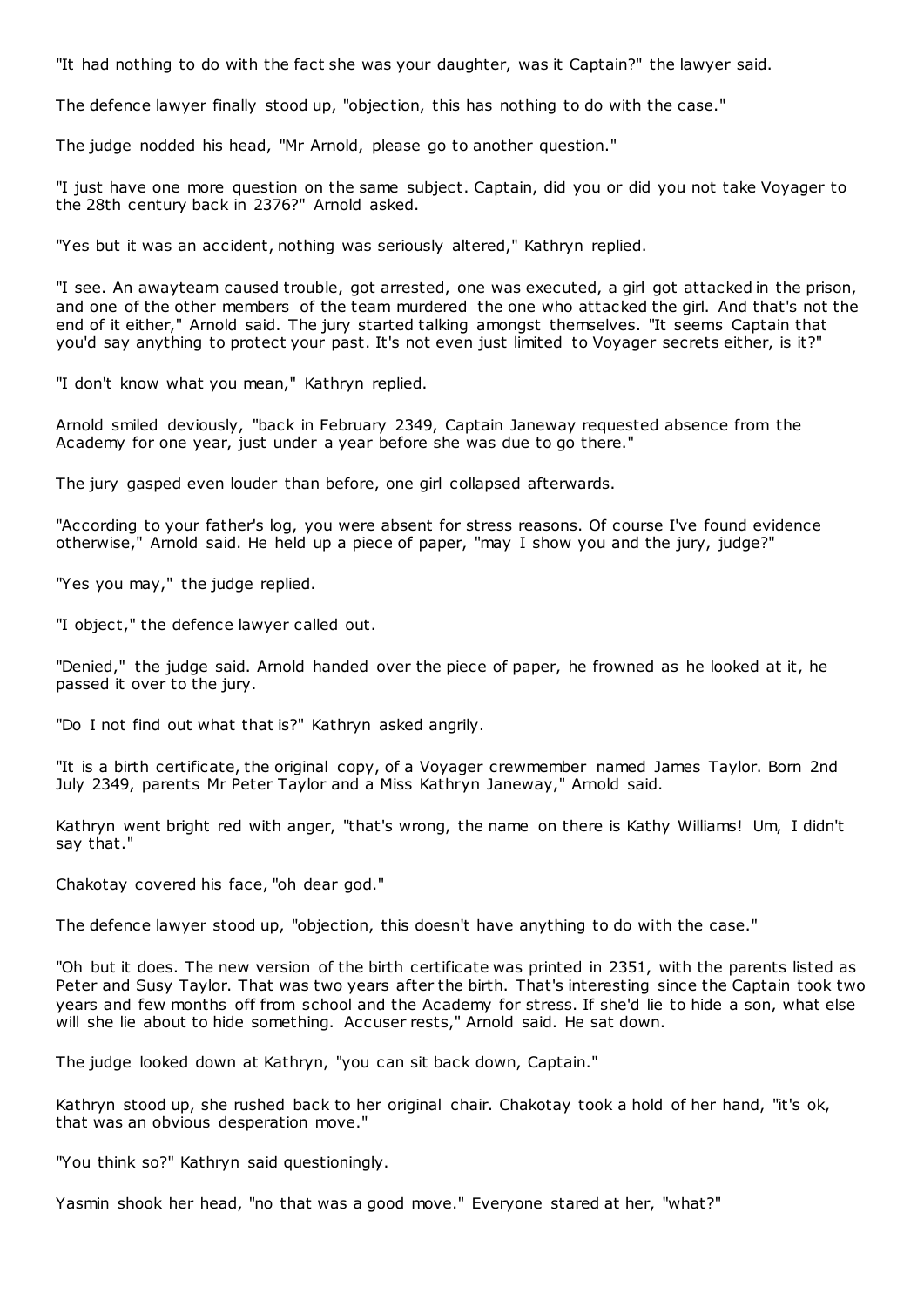# **The Enterprise, James/Jessie's Quarters:**

Jessie walked into her bedroom, she went straight over to the wardrobe. "Tom has a lot to answer for, I can tell it was Johnathan that got Sasha in detention. I doubt she'd do something wrong." She turned away from the wardrobe.

"Obviously, Johnathan got detention too," James muttered, without looking up.

Jessie folded her arms, "are you going to tell me what's up with you today?"

"It's nothing really," James replied.

"Oh come on. If you can't tell me, who can you tell?" Jessie said.

"It's just we didn't have that talk about your little spell," James said.

Jessie looked down, "oh god that."

"Yeah well Tom had his own little theory, and it did kind of make sense," James said.

"Ok, since when do we listen to Tom?" Jessie asked.

"I know it's just, most of it did make sense," James replied.

"Fine, what bit did?" Jessie asked.

"Mostly everything. Look I just want to know, you did that spell for what reason?" James replied.

"I don't know, it happened to my dad too. It was an accidental spell. Whenever a witch feels cheated or has just seriously split from somebody, whatever they seem to wish for, comes true," Jessie replied.

"Huh, ok, what the hell did you wish for?" James asked.

Jessie smiled nervously, "it was a long time ago. I remember wishing t hat you'd just stop being angry about everything, um not to be so serious sometimes, and I think I wished that we were friends just like when we were kids."

James sat closer to her, "ok that makes sense."

Jessie sighed, she took a hold of his hand, "oh look I'm sorry, I didn't know what I was doing. In a way I was affected too, the wish about us being friends made me a bit childish for a few years."

"Yeah, but not as bad as I was," James said.

"Yeah but you were the more immature one, remember?" Jessie said.

"Well, when did we swap over?" James asked. Jessie elbowed him in the arm.

### **A little while later, Deck 5:**

Lena was strolling down the corridor looking half asleep. She turned the corner, and ended up tripping over something. "What the hell," she groaned. After turning around she backed into the wall. "Oh crap."

### **Meanwhile, James/Jessie's Quarters:**

In: "Janeway to Stuart."

Jessie woke up, she glanced over at James who was still asleep. She groaned, and started to shake him. "James, Lena's calling you."

James woke up too, "what the hell is she doing up now?"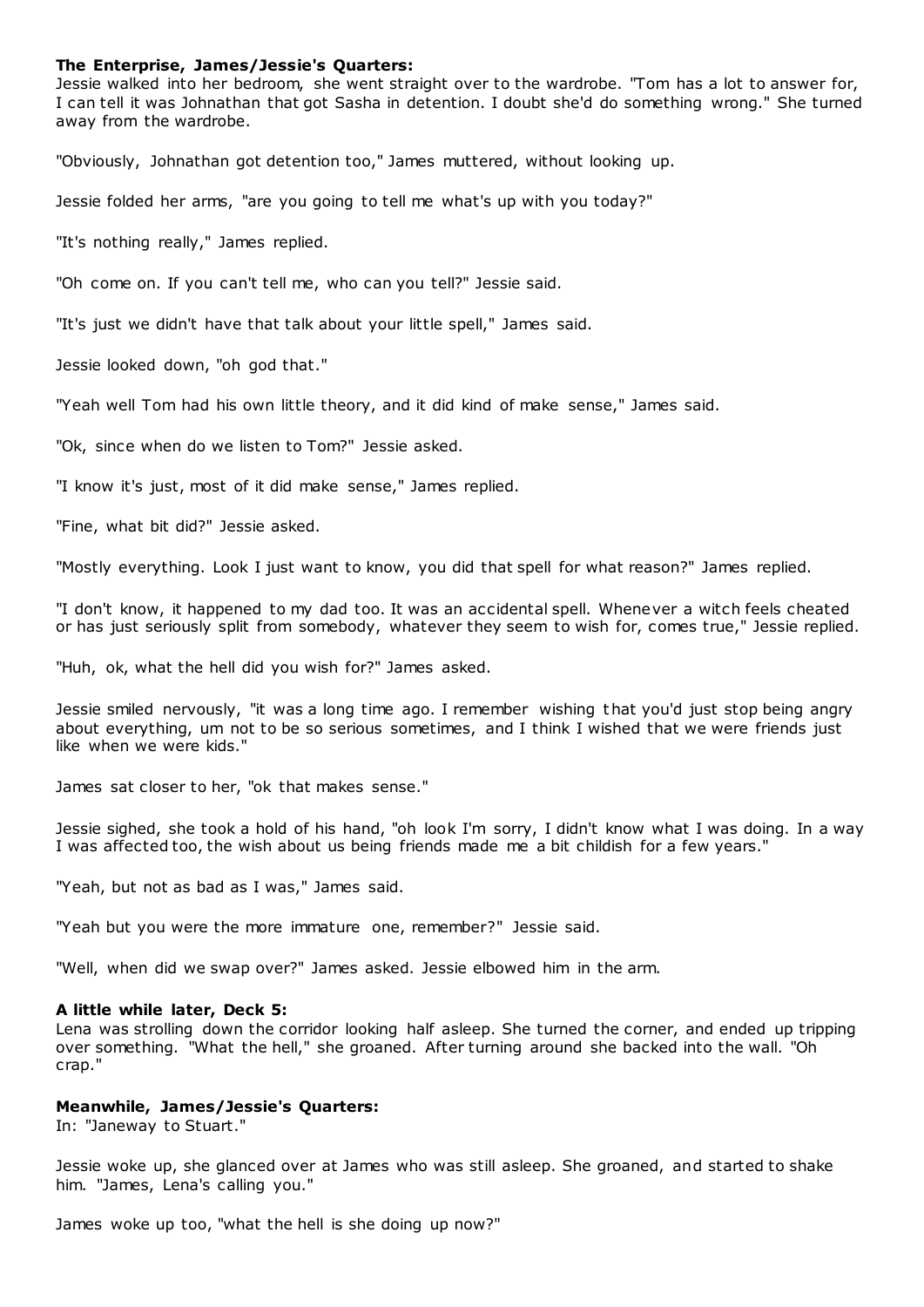"I don't know, why don't you ask her," Jessie groaned in response. She turned over to try and get back to sleep.

James sat up, he picked up his commbadge. "Yeah, what is it Lena?"

In: "Um well, I was going to quarters right and I kinda ran into Triah."

"Yeah, so?" James said.

In: "Well she was kind of dead, with bite marks in her neck. Sound familiar?"

Jessie turned over half way, "vampires, oh that's just great."

"Ok, I'm on my way. Bringing weapons," James muttered as he climbed out of bed.

In: "Good cos you're fighting them with Zare, you know I'm rubbish against vampires."

"Lena, you've got to fight them sometime," James said.

In: "Ok so glad you agree, Janeway out."

"Don't be mad at her, she has her weaknesses, so do you," Jessie said, sitting up.

"Thanks, I think," James muttered. He disappeared under the bed for a few seconds, he emerged with a large bag.

"Oh, you know I didn't mean anything by that," Jessie said innocently.

James shrugged, "it's ok, I do. I mean I do still hate heights, bugs and I still can't swim."

"Well look on the bright side, none of those interfere with Slayer duties," Jessie said sweetly.

"Jess, two did on New Earth, several times," James said.

Jessie smiled nervously, "don't you have to see your sister?"

James stood up, "yeah I do. Keep an eye on the kids until I get back."

"Will do," Jessie said.

James headed out of the room, he was immediately greeted by Sasha. "Sasha, what are you doing up?"

"I had a bad dream," Sasha replied quietly.

James put down the bag and knelt down in front of her, "what happened?"

"This guy with white face, he stabbed me with a stick," Sasha replied, she starting chewing on a strand of hair.

"No it's ok, that'll never happen ok sweetheart. When you go back to sleep you'll dream about something else," James said.

"The nasty man won't get me, will he?" Sasha asked.

"No, your mum and I won't let anything like that happen to you. Anyway the man isn't real," James replied.

Sasha pouted, "what if he is?"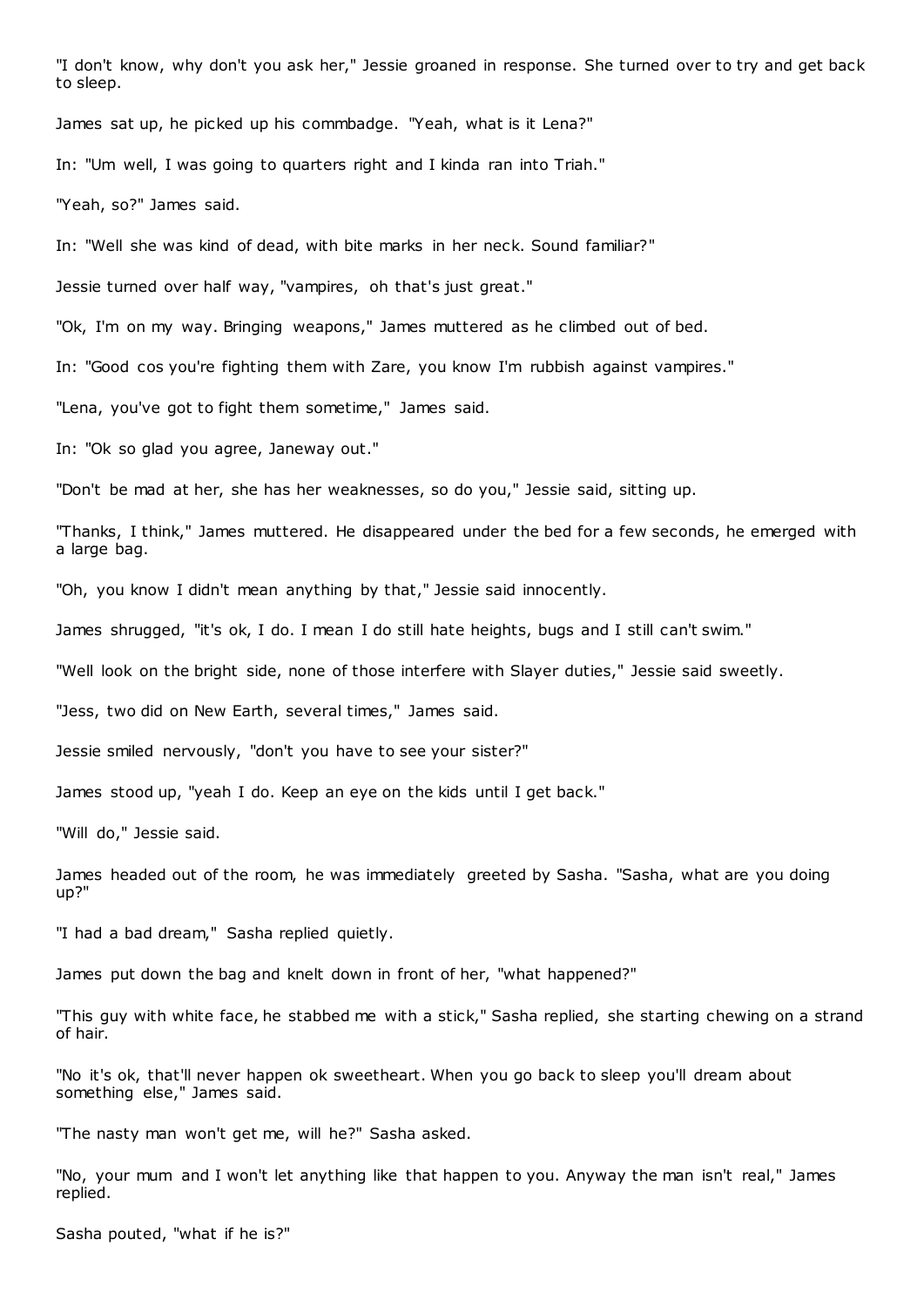"Look, just think about something nice when you try to sleep," James said.

"Like what?" Sasha asked.

"I dunno, what about chocolate?" James replied.

Sasha grinned, "I could do that."

#### **Meanwhile:**

Jessie turned around to the sound of the transporter beam. "Hey, what are you doing?"

A girl jumped a mile, she turned away from the wardrobe, "ooh good choice Liza."

Jessie rolled her eyes, "let me guess, good choice for a meal?"

Liza grinned, "yeah, I mean no."

Jessie briefly knelt down on the ground, she stood back up holding a knife, "ok let's make this quick."

Liza put her hands on her hips, "who do you think you are, a Slayer?"

"No, but my husband is and he kind of gave me a few pointers. Pointers get it?" Jessie replied.

Liza burst out laughing, "yeah I do get it, that's a good one."

"I hope you're laughing at the joke, not the serious part," Jessie muttered.

"I thought it was all a joke. Oh god, bad choice Liza. He's going to kick my ass isn't he?" Liza stutt ered.

"No, I am. I've never been the damsel in distress type," Jessie said, smiling evily.

"Ok, where's the transporter controls in this room?" Liza stuttered.

"Don't worry, I'll let you use the controls in the main room. If you can get passed me," Jessie said.

"Should be a piece of cake, just because you're a Slayer's wife doesn't mean you're tough," Liza said. She lunged for Jessie but she immediately got stabbed in the heart. "Damn it!" she disappeared.

James came into the room, "I hate to say it but it looks like Sasha's getting the creepy dreams thing from me. Wait, why do you have my favourite knife?"

Jessie dropped the knife on the bed, "it was left behind, I killed a really stupid bimbo vampire with it."

"Oh I thought you were going to kill me with it," James said as he picked it up.

"Um, favourite knife? You still have a favourite," Jessie said with a bemused expression on her face.

James stared blankly at her, "I'm going to go." He rushed out of the room.

Jessie put her hands on her hips, shaking her head. "More mature one my ass."

### **The next day:**

### **Earth, Starfleet Headquarters:**

The defence sat down in his chair, Arnold stood up and started his usual pacing. "Jury you may have realised that I only interviewed one person so far, but I still have a lot more to go. May I call to the stand Miss Yasmin Stuart."

"Oh crap," Yasmin groaned. She stood up, and sat down at the table.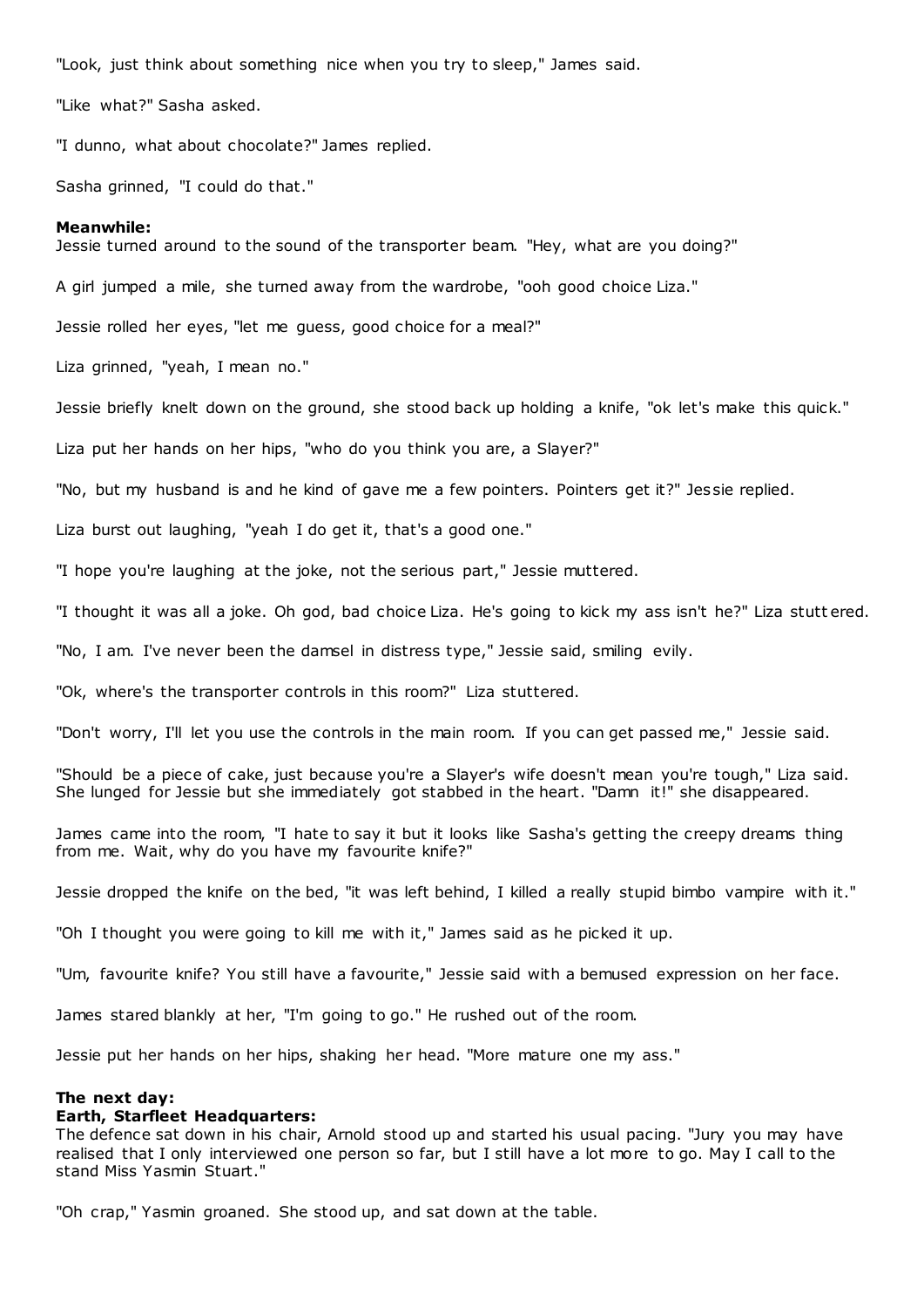"Miss Stuart, if I offered you a chance to join in a fight which could end up in killing, what would you do?" Arnold questioned.

"I'd probably watch, could be fun," Yasmin replied.

"Hmm, are you sure you wouldn't want to join in? I mean one time you betrayed your crew, killed your brother just for the hell of it," Arnold said.

Yasmin pouted, "asshole."

"Excuse me, Miss Stuart," Arnold said.

"It's Yasmin moron, and can I just say I did, what's the word, regret what I did then. So in your face," Yasmin said.

The defense stood up, "your honour this has nothing to do with the case."

"Also Yasmin was isolated for most of her life on a planet with no other humanoid life, she's still learning how to fit in with people. It can be hard," Chakotay said.

"There was humanoid life, there was a few monkeys," Yasmin said.

The judge nodded, "Mr Arnold please move on."

"I did call this girl to the stand for a reason, judge. She was the only crewmember that's here anyway, who went on that mission to resurrect a 'witch' in order to stop something in the 'future' from happening," Arnold said.

"They told me I'd see a dead body, I hadn't seen one before," Yasmin grumbled.

"Did you see one?" Arnold asked.

"I did, the girl we brought along to help bring back Jessie fell out of a cupboard all dead," Yasmin replied.

"Why did you really want to go on that mission, Yasmin?" Arnold asked.

"I told you, dead body," Yasmin grumbled in response.

"The reasons for the other awayteam members were just as bad as Yasmin's here. Lieutenant Tom Paris just went because he'd do the same if it was wife, ok that is poor excuse in my opinion. Lieutenant Craig Anderson went just because he has an unhealthy infatuation with the Enterprise 'Captain', and he wanted to protect her. Last but not least, Ensign James Taylor-Stuart went just because he missed his dead wife-to-be, oh boo hoo. Just some poor excuses to break the temporal prime directive, if you ask me," Arnold said.

"So glad James ain't here to hear that," Danny whispered to Ian.

The defense stood up, "that's just an opinion. Most of the reasons could more easily have been the truth."

"I agree Mr Arnold," the judge said.

"Very well judge. Miss Stuart you can sit down," Arnold said.

Yasmin groaned, "finally." She sat back in her seat.

"Now I call to the stand Miss Lilly Johnstone," Arnold said. Lilly stood up, she sat down at the table. "Now how old were you when you took command of the Lillyia Fleet?"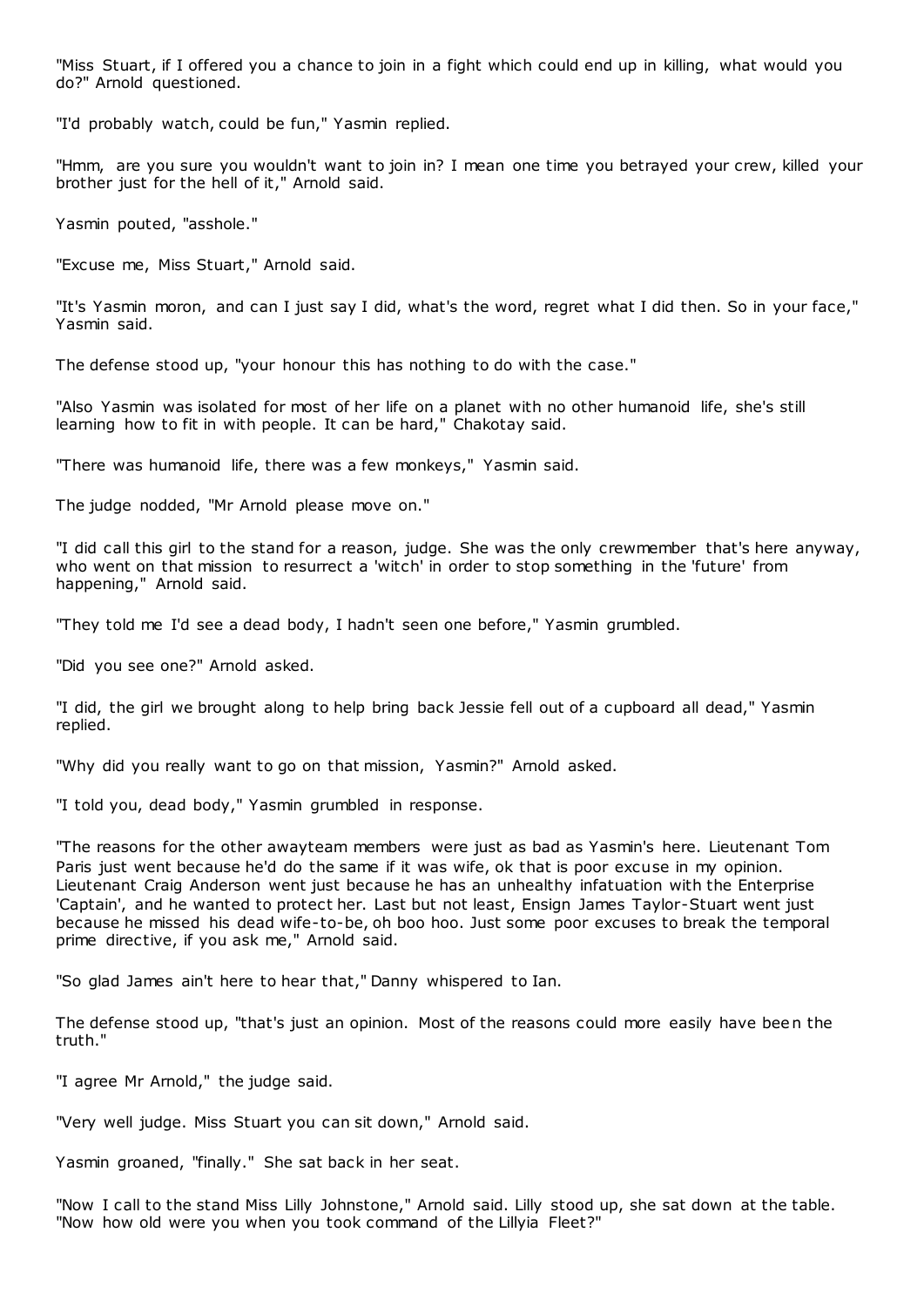"Um nine," Lilly replied.

"You came back in time for what reason, Miss Johnstone?" Arnold asked.

"Because the Enterprise and Voyager were destroyed, killing about 90 odd percent of the crew," Lilly replied.

"Do you have any proof?" Arnold asked.

Lilly shrugged, "yeah, do you people have the technology to view memories. If so then keep out of my childhood memories, or else."

"Else what?" Arnold said.

"Or else I'll send Yasmin onto you," Lilly stuttered, shrugging her shoulders. Yasmin grinned.

"That's nice. At the moment we don't have the technology to really do that, it's in the testing stage," Arnold said. He started pacing again, "convenient for you."

"Dear god," Lilly groaned.

### **The Enterprise:**

James was heading down one of the corridors, Zare ran up to him. "Hey, heard you were vampire hunting. Can I join you?"

"Sure," James replied.

Zare grinned, "haven't gone vampire hunting in a long time."

"That's a good thing, you seem to enjoy it too much," James commented.

"I don't, it's just anything is better than the 'don't turn evil' training I went through," Zare said.

"Well I'm so glad I didn't want to do any of that," James said.

"No you don't. That reminds me, you married Jessie?" Zare said, trying to keep a straight face.

"What's so funny about that?" James asked.

"I thought seven years of her getting easily jealous over nothing would drive anyone crazy," Zare replied.

"That's not really fair," James said.

Zare shrugged her shoulders, "probably not but to me she hasn't changed."

"And you sure have," James muttered.

"I have?" Zare said, raising an eyebrow.

"Jess told me that you hate my guts, why is that?" James asked.

"I was just saying that to throw her off, she was being jealous again. How do you live with that?" Zare replied.

There was a huge thud against the nearby wall, James and Zare turned around quickly.

"What was that?" Zare asked.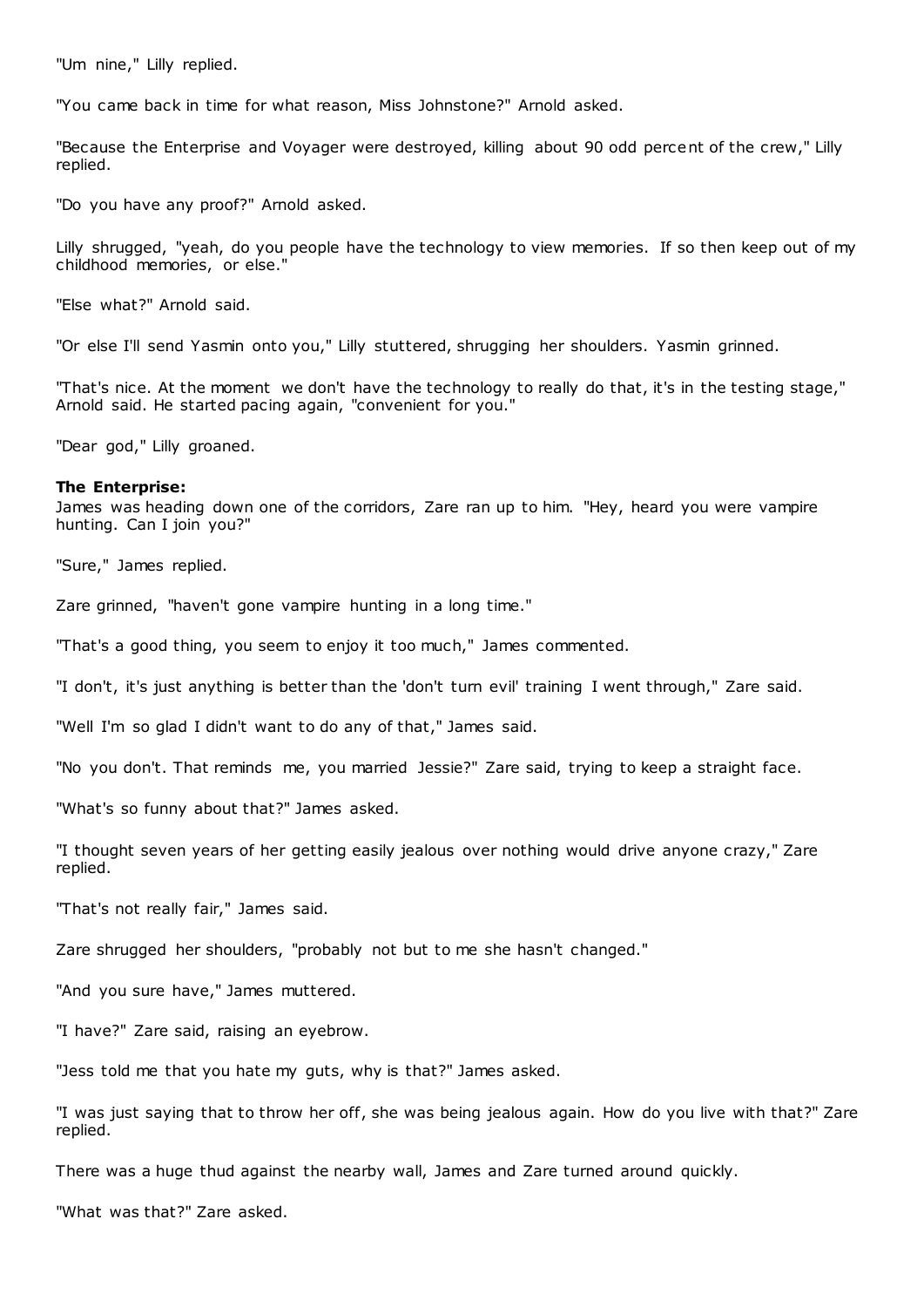"Probably our vampire friend," James replied.

He and Zare headed towards the nearest door. "Can't, it's locked," Zare said.

"Watch and don't copy," James said. He fiddled with the panel at the side of the door, it opened. The two made their way into the room. They found a large guy feeding on a girl against the wall.

"Hey moron!" Zare yelled.

The guy turned around with blood around his mouth, the girl fell to the ground. "Ah more familiar faces, isn't that right Slayer," the vampire hissed in James' direction.

Zare glanced briefly at James, "you know this guy?"

"No, I don't," James replied.

"Of course you do. You murdered my daughter, I will always remember that," the vampire said. He disappeared in a transporter beam.

Zare knelt down next to the girl, she turned her onto her back. "We'd better get her to Sickbay, but first..." she said, she took a cross necklace out of her pocket, and put it against her skin.

James tapped his commbadge, "Stuart to Sickbay, Faye needs help."

In: "Acknowledged."

Faye dematerialised, Zare stood up. "He said he knew you, it doesn't make any sense."

"No it doesn't," James said quietly. He walked out of the room.

#### **The Bridge:**

"Lena, we're being hailed again," Tom said from opps.

"You know the drill," Lena said.

In: "Enterprise, we've interviewed several citizens. One person saw a group of people disappearing using a transporter beam. This was near the site where we found your crewmembers, and only a second or two after you transported them."

"Must be our vampire friends," Bryan commented.

In: "You know about vampires?"

"Just barely," Tom replied.

In: "We've been having problems for years ever since a Game Cube landed here in 2320. We haven't had one since."

"Why didn't you tell us earlier?" Lena asked.

In: "For one thing none of your crewmembers had been bitten."

"Well it's ok anyway, we can handle the situation," Tom said.

In: "How?"

"We have several Slayers on board, right Lena?" Tom said.

Lena glared at Tom, "thanks, they're the only kind of demon that I can't fight."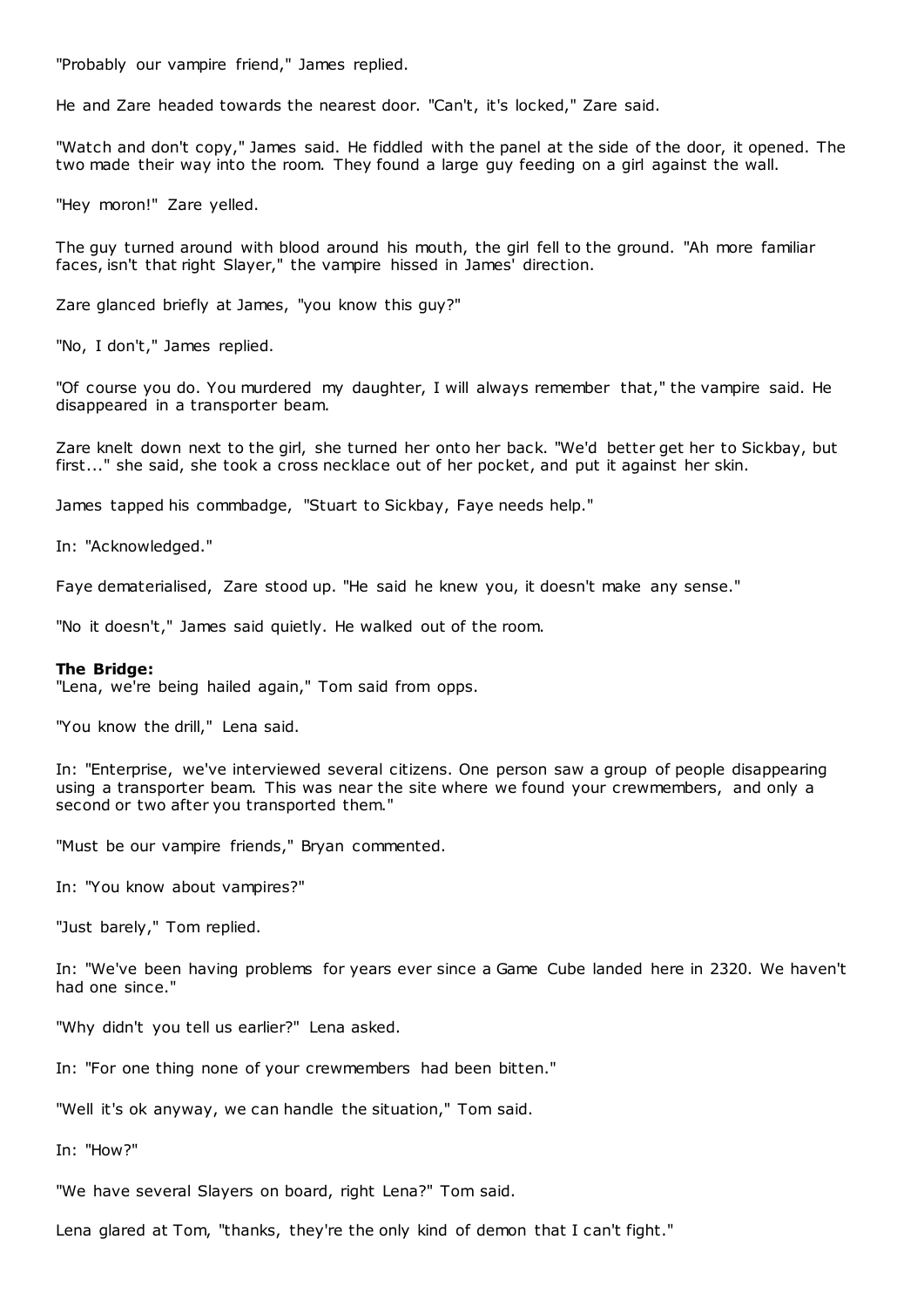In: "If you need anymore of our assistance, please inform us. Arthlum out."

"So that's what he was hiding all along," Bryan said.

"Would have been nice if we worked it out beforehand," Lena muttered.

"Um Lena, shouldn't you have asked how many were in that group?" Jessie asked.

"Oh damn it," Lena groaned.

"Can't have been that many, we would have detected it by now right?" Bryan said.

"No, vampires are dead so they have no lifesigns," Tom said.

"I can't stay here. I've got to help James out with this," Jessie said.

"But what about your kids?" Tom said questioningly.

"I'm not a kid," Duncan grumbled.

"Uh yes you are Duncan," Jessie said.

Lena made her way over to Jessie, Duncan and Sasha. "I'll tell you what, you take your kids to your quarters and watch them until I'm finished here. I'll babysit."

"Thanks," Jessie said. She climbed out of her chair with Sasha in her arms, Duncan followed her into the turbolift.

"Why don't you just go now?" Tom asked.

Lena sat down in her chair, "There's no hurry."

Tom turned back towards opps as it started beeping, "somebody's hacking into the ship's database. Weird, they're going into crew personnel files."

"Where is this person?" Lena asked.

"One of the empty quarters, there's no lifesigns in that room," Tom replied.

"Why would any of the vampires want to check the crew personnel files?" Bryan asked.

Lena stood back up, "can you tell what they're doing exactly?"

"Checking," Tom said. He worked at the console for a few minutes, "well this vamp must like doing his homework."

"What do you mean by that?" Lena said questioningly. She stood next to Tom.

"Well I'd think that vamps would only be scared of Slayers, so they'd want to get rid of any first right?" Tom replied.

"Yeah but how would they know about us?" Lena asked, folding her arms.

"Well we do have an awaymission that none of the members remember, one of them was a Slayer. He could have done something to prove who he was, like vamps could have attacked the group. Get my meaning," Bryan replied.

"Wait, are you trying to say a couple of vamps come up just to finish off the Slayers? And one vampire is checking James' file to get pointers or something," Lena said.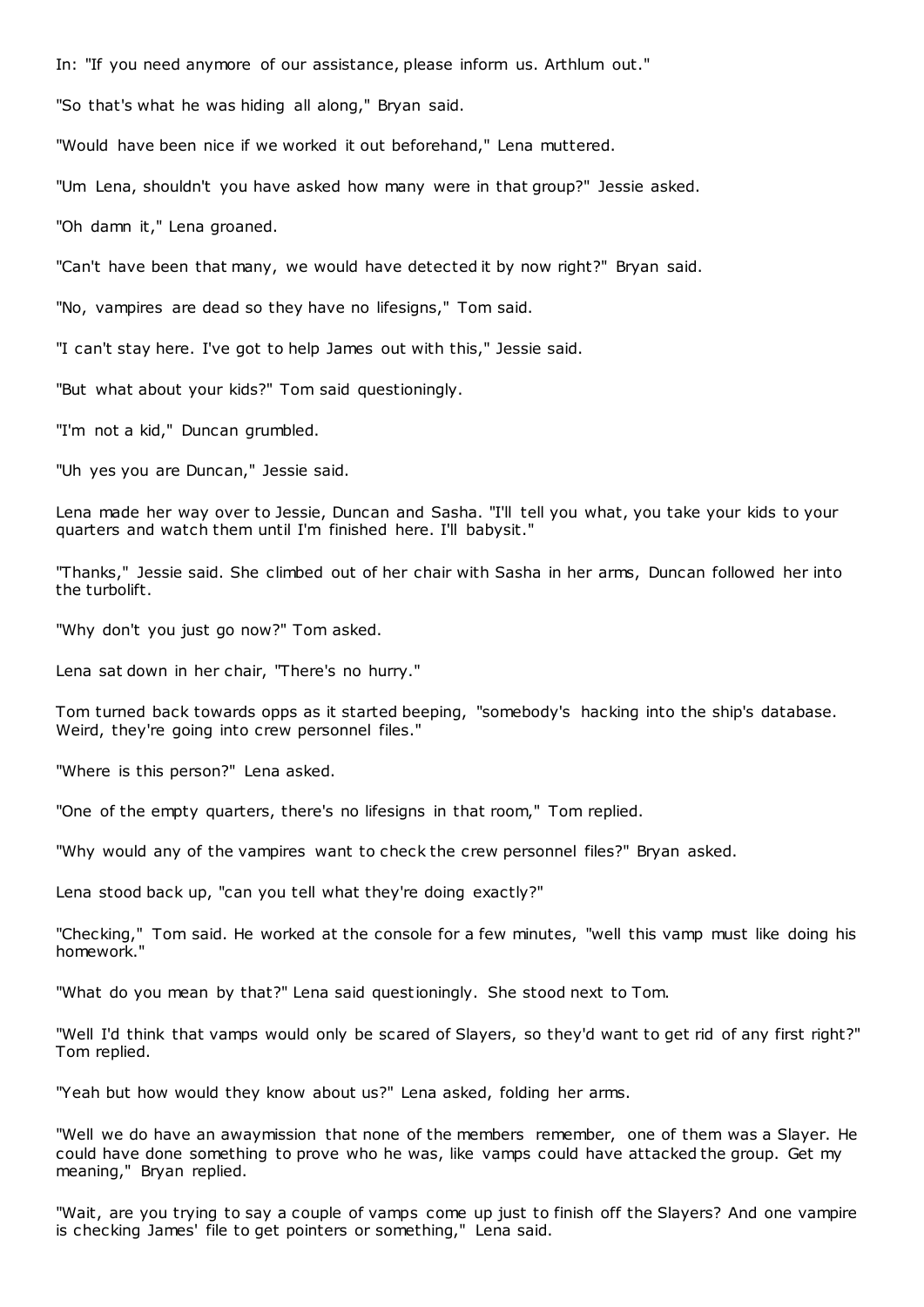Tom nodded, "yep, it seems like this guy has a genuine interest in family members. Obviously this guy knows exactly how to attack somebody."

"Oh god, Jessie and the kids," Lena stuttered. She rushed into the turbolift.

"Why worry about Jessie, she's probably tougher than most Slayers," Bryan commented. Tom nodded his head.

#### **A little while later:**

"But mum, why not?" Duncan moaned as he picked up speed.

"Well you're only two years old, that's why," Jessie replied.

"But I look about sevenish," Duncan grumbled, while pouting.

"I know, but I'm reaching thirty and I'm getting my first tattoo very soon," Jessie said.

"Cool, what kind?" Duncan asked.

"Nothing you'll find cool Dunc . Your dad and I agreed to get similar ones to back up the wedding rings, get my meaning," Jessie replied.

"Oh, can I see it when you get it? Oh and where's it going to go?" Duncan asked.

"Sure, it'll be on my arm so that'll be fine. But you young man, you're not getting one until you're eighteen," Jessie replied.

"So in other words I can get one when I'm about..." Duncan said in a sneaky voice.

"No, when you're really eighteen, not looking eighteen," Jessie said.

"Aaaw," Duncan moaned.

They passed a turbolift just as it opened. The vampire who James and Zare saw earlier stepped out of it. "Um excuse me."

Jessie turned around, "um yeah."

"I know this sounds stupid, but I don't know where Sickbay is. You see I transferred here a week before Voyager got home," the vampire said.

"Oh, that's unlucky. You're really far away from Sickbay, just go back in the turbolift and go to Deck 16," Jessie said.

"Where do I go from there? I tried asking the computer but I never understand it," the vampire said.

"Well I can't show you, I have to get my kids back home," Jessie said.

Sasha lifted her head off Jessie's shoulder, she glanced briefly at the guy and she went pale. "Mummy, wanna go home."

"I thought Lena would have left the bridge right now. I have a stake so I can fight any vampires that'll attack us until she arrives," Duncan said.

"Oh I don't know," Jessie muttered.

The vampire tried to look in more pain than he really was, "um I really need to get to Sickbay, one of those creeps hurt my arm."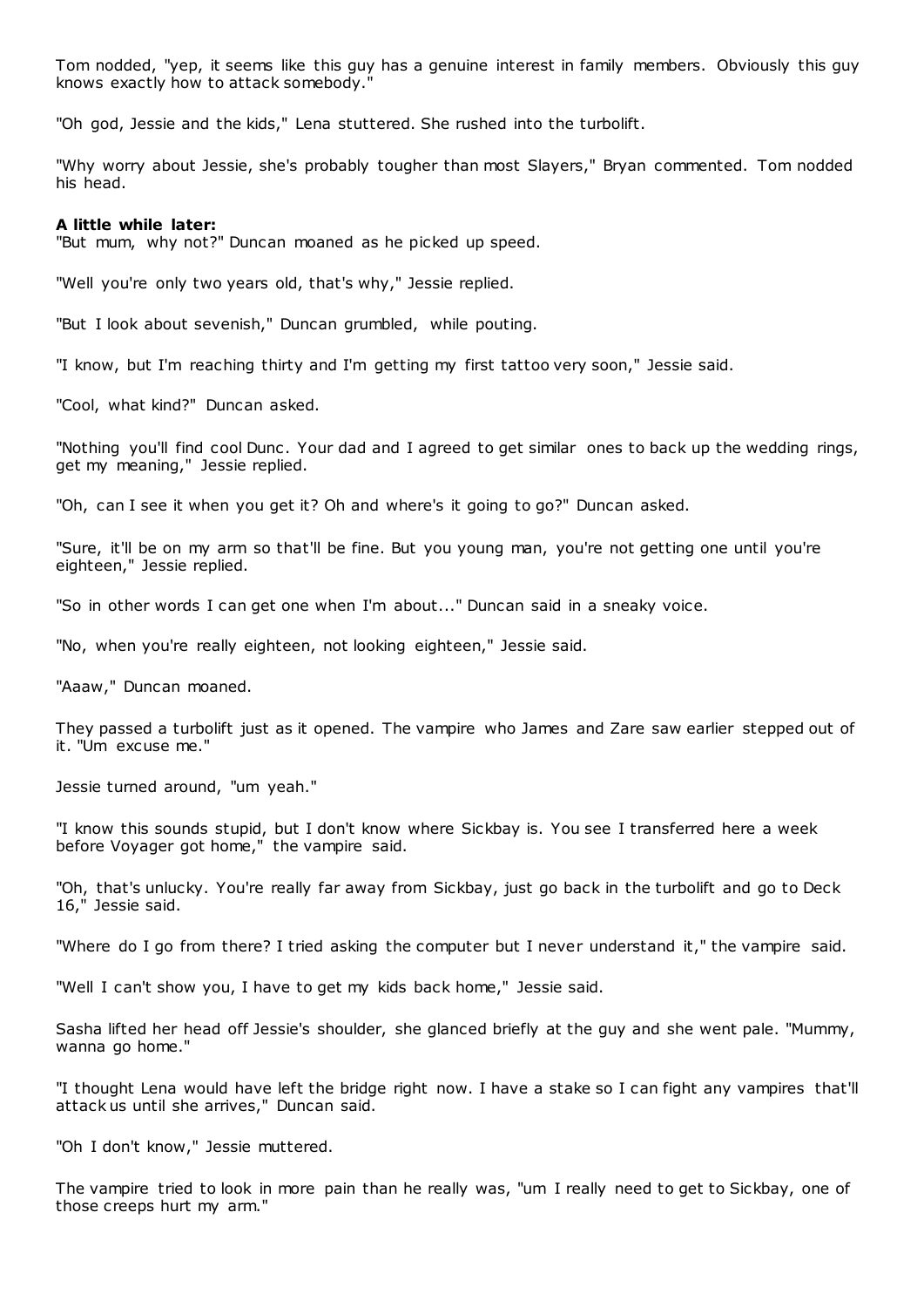"Well I guess I could find someone else for you," Jessie said, she glanced around.

"It's ok mum, it's a quiet deck so no vampires will be here to feed," Duncan said.

"I just live down here, I'll drop my kids off first ok," Jessie said.

"Sure thing," the vampire said.

The group headed down the corridor, they went inside one of the rooms. Jessie gently put Sasha down on the ground. "I won't be long ok, I'll lock the door," she said before walking out of the room with the vampire.

Duncan glanced at his sister, "what's up with you?"

"I saw him in my dream," Sasha replied.

"Nah, don't be dumb," Duncan said.

### **Earth, Starfleet Headquarters:**

Phoebe was in the middle of getting questioned, most of the jury were wearing oxygen masks now.

"When your sister joined the Academy, did you think she'd do well, or break all of the rules?" Arnold asked.

"Well my sister always was the 'love the rules' girl out of the two of us. I figured the Academy would be the perfect place for her," Phoebe replied.

"So were you surprised at all to find her on her ship breaking every rule in the book?" Arnold questioned.

"A little, but I figured being the only Starfleet Captain in the quadrant would be tough. I mean there's no one to get opinions from, and there's no help. I think she's done really well considering all that," Phoebe replied.

"So you didn't think she was being selfish when she ordered the crew to do that plan to get home?" Arnold asked.

Phoebe shook her head, "it was either that or death. She was probably thinking of her crew, otherwise she wouldn't have done it."

Arnold frowned, "thank you Miss Janeway. You can stand down."

Phoebe went back to her original seat, she leaned closer to her sister, "did I rock or what?" Kathryn tried not to laugh.

"My last witness of the day will be Commander Chakotay," Arnold said.

Chakotay sighed as he stood up, he took his place behind the appropriate table.

"You've been Captain Janeway's trusted First Officer for nine years, am I correct?" Arnold said questioningly.

"Yes that's right," Chakotay replied.

"You got married to her after a drinking game back in 2376, is that correct Commander?" Arnold questioned.

"Yes that's true but judge, may I speak for a while?" Chakotay asked.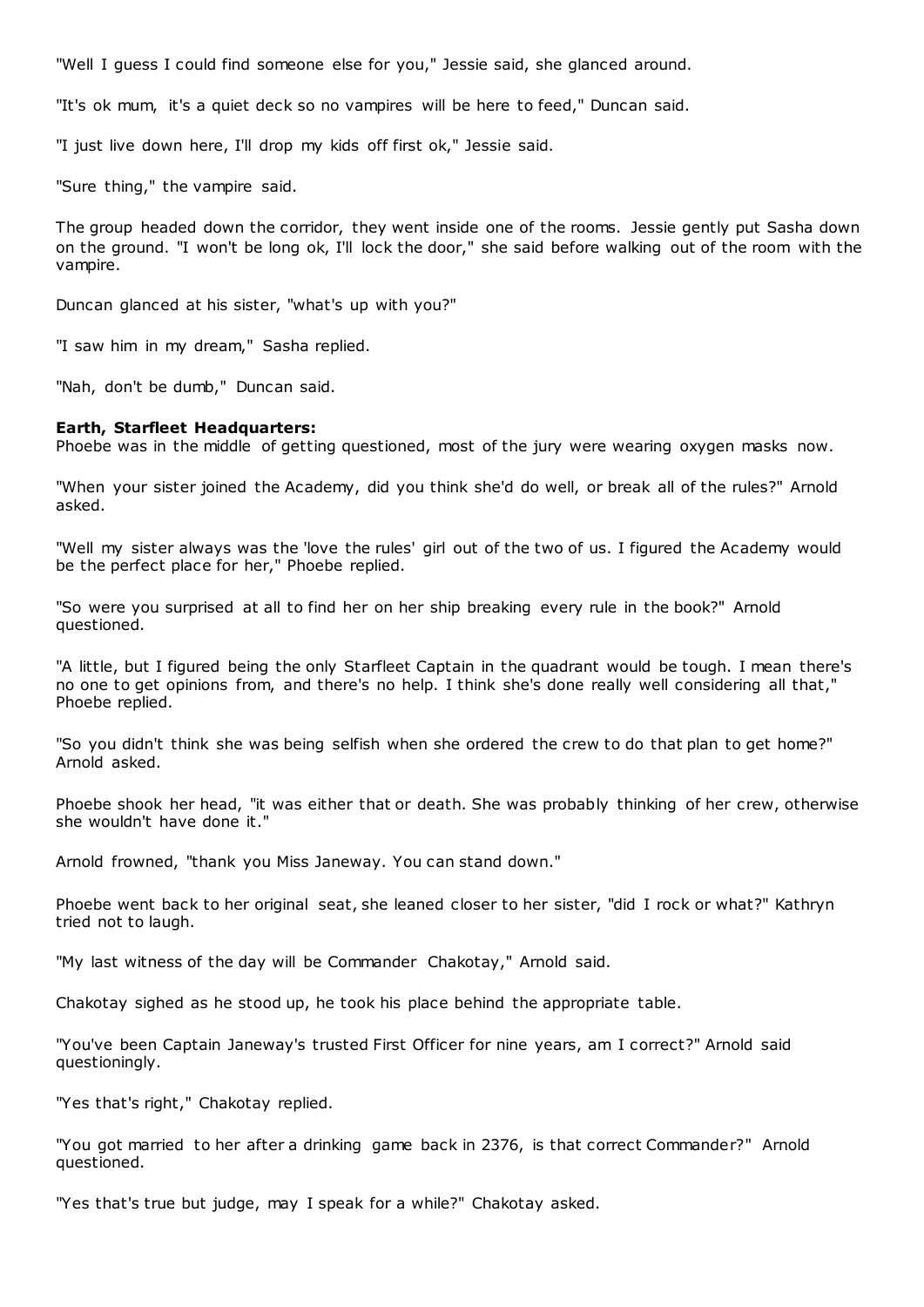The judge nodded, "very well Commander."

"From the first minute onwards I have found this court to be inaccurate, and unfair. The accuser lawyer has interviewed many of my colleagues, and he has picked out every mistake or bad thing they've done and thrown it in their faces. For what? To land some crewmembers in prison after they've spent nine years just trying to get home to their families. Also I'd like to point out that our lawyer has only 10% of the time that the accuser has had, both sides should have equal rights," Chakotay said.

"Well that was nice, may I continue judge?" Arnold said.

"The Commander is right Mr Arnold, we have heard enough from the accusers for the time being. We will continue tomorrow," the judge said.

Chakotay sat down in his original chair, "I tried guys."

"No it's good, we have until tomorrow to work out what to do," Kathryn said.

# **The Enterprise:**

Zare stepped out of a turbolift, she rushed over to a body on the ground. After turning her onto her back she realised the body was Jessie. "Oh crap, no no I don't know how to use the comm yet." She tapped her commbadge, "Zare to um Sickbay."

In: "Yes, what is it?"

"Great, uh Jessie's been attacked too. She looks completely drained, can you transport her where you are in a few seconds?" Zare said. She pulled out her necklace again.

In: "Yes I can. Standby."

# **Meanwhile, James/Jessie's Quarters:**

Sasha was sitting in the middle of the room playing with a few small cuddly toys, Duncan was nowhere in sight. The door chimed.

"Who is it?" Sasha asked.

"Zakee, remember I was with your mother. You've got to let me in, it's an emergency," the vampire's voice bellowed through the door.

Sasha stood up, "um, no I'm not allowed to talk to strangers."

"Your mother is seriously hurt and I don't have a commbadge to contact anyone," Zakee's voice said.

Sasha slowly headed towards the door, she tried to reach the panel but she was too small. "I can't, the open thing is too high up."

"That's fine, I know another way in," Zakee's voice said.

A small dent appeared in the door, Sasha quickly backed away from it. A few more dents appeared in it before it opened a little. Zakee pulled the rest of the door open with his hands.

"That was annoying, now let's just stop any living parents from getting in here," Zakee said. He closed the door easily before turning back to face Sasha. "Ok no screaming, stay still and it'll be over as quick as you can say..."

"Duncan!" Sasha screamed.

Zakee covered one of his ears, "ok that last part was wrong."

Duncan ran into the room, he rushed over to Sasha. "What's wrong?"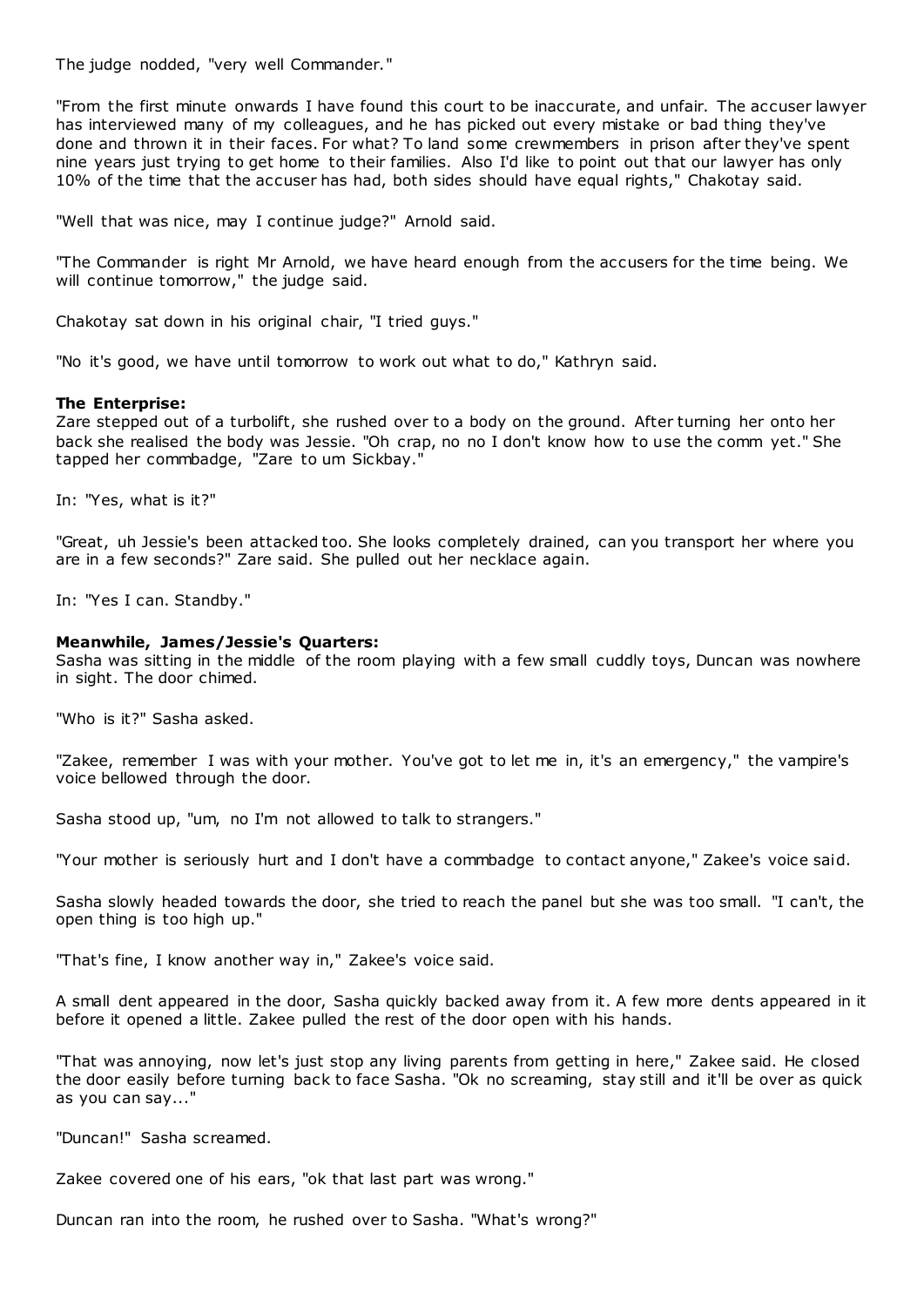Sasha pointed at Zakee. "Now now, didn't your parents teach you that pointing is rude? Oh but of course, one of them points for a living in a way, doesn't he."

Duncan pulled out a stake, "yeah but so do I."

Zakee laughed as he stepped closer to the two kids. He grabbed the stake off of Duncan easily. "Please kid, don't make me laugh on a full stomach."

"Where's my mum?" Duncan asked.

"On the floor somewhere, she was feisty I'll give her that," Zakee replied.

Duncan kicked Zakee in the leg, Zakee stumbled as a result. Sasha ran into the nearest bedroom, Duncan ran after her. He looked around the room. "Look hide under my bed, I'll move your bed in front of the door."

Sasha climbed underneath the bed, while Duncan pushed Sasha's crib in front of the door. "We need bigger things," Sasha said.

Duncan went over to the chest of drawers, he tried to push it but it wouldn't budge. "Ok second plan, better hide." He ran over to one of the cupboards, "get in here." Sasha quickly climbed inside, Duncan climbed in afterwards while closing the door. A few seconds later the door burst open.

"Ooh I used to love hide and seek," Zakee said. A phaser shot hit his back, he turned around. "Ok dumb moron alert, phasers don't work on vampires."

James stepped closer to Zakee, "I know, it was just to get your attention." He threw away the rifle, and pulled out his knife. "This'll work though."

"Oh typical, you think you can kill me the same way you killed my daughter. Not a chance," Zakee said.

"Well I must say, finding out that she was a vampire really helps," James said.

Zakee stepped closer to James, "I didn't want my daughter to die before me. You however don't have the same compassion, obviously your brats will have your dreary lifestyle. Speaking of which, your daughter is the sweetest thing. I bet she'll taste sweet too."

James stepped closer so he was only an inch or two away from Zakee. "Touch her and I'll rip your head off."

"What, are you too much a chicken to let me have some pay back. Seeing her in that much pain was the most painful experience of my existence, and I didn't have a pleasant death either. I just wanted to put you through that," Zakee said.

"I think you've already had your turn, my wife's in Sickbay now recovering from it. I think it's my turn now," James said.

"Sorry I never married. Please have your turn again, if you survive mine of course," Zakee sneered.

James punched him, he fell onto the ground. "Here's a tip, when someone hurts my family, it's always my turn."

Zakee laughed, he jumped back onto his feet, he punched James right back. "Sorry Slayer, you punch like a woman."

"Ok that's fair," James said, he stuck the knife into Zakee's heart. "I'm more of a killer than a puncher anyway."

Zakee glared at him, "it's not supposed to be that easy you moron." Then he disappeared.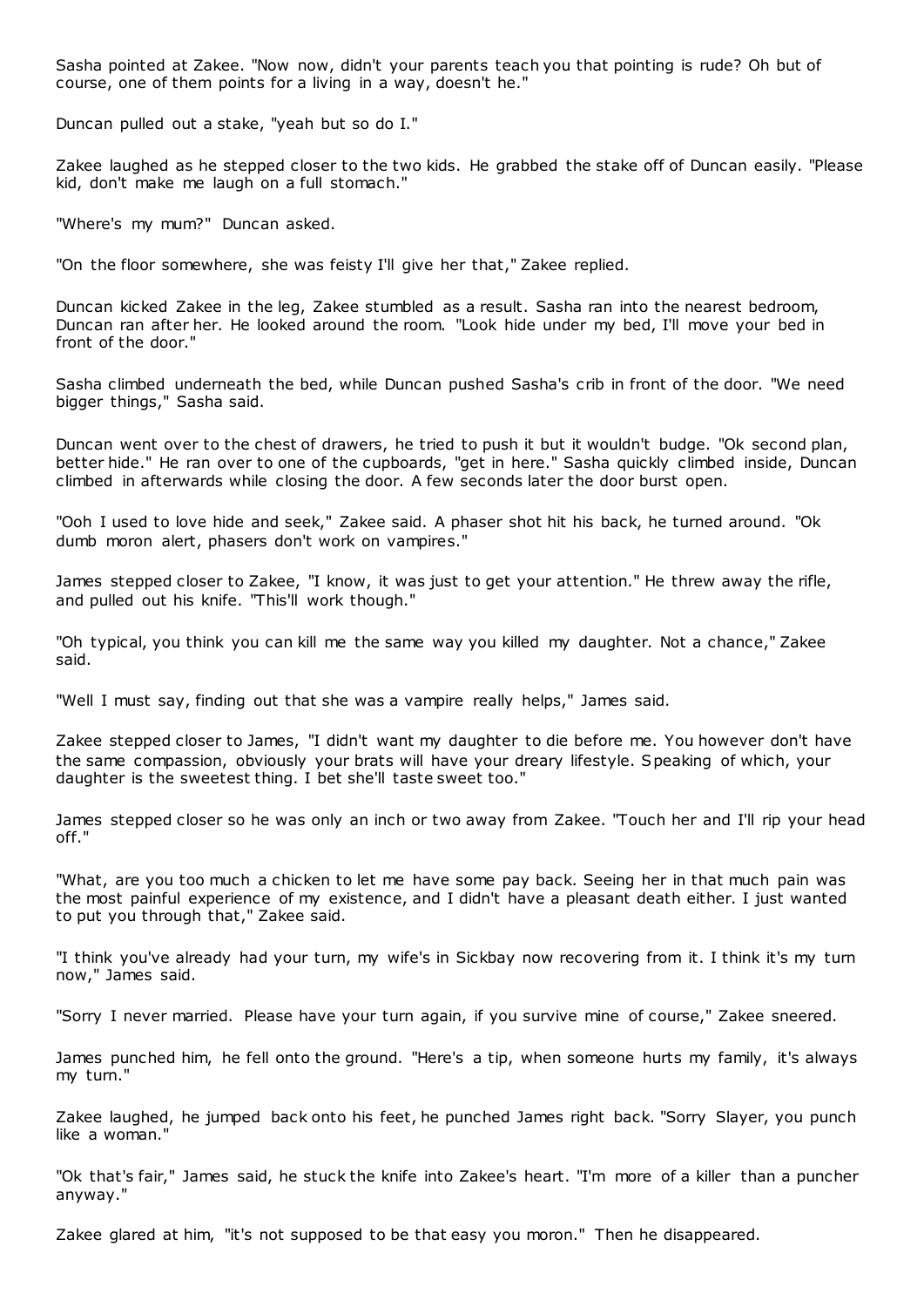James rushed into the bedroom, Duncan was peeping through the gap in the wardrobe door. He jumped out of it, Sasha did the same. "I knew you'd kick his ass dad," Duncan said with a grin.

Sasha looked like she was going to cry, she started hugging James' leg.

"Wait, how's mum?" Duncan asked.

"It's alright, she'll be fine. What about you two, did he hurt you?" James replied.

"No but I kicked him in the leg," Duncan said.

"Good I think," James said. He knelt down.

"Daddy how did you know?" Sasha asked.

"Well you've got to thank Zare and Lena. Zare saved your mum, and Lena told me a vamp would be after family members," James replied.

"Why was he after us, it's not fair," Sasha muttered.

"It's my fault, he wanted revenge," James said.

Sasha looked confused, "what's that?"

"Who cares Sash, what's important is that I hurt somebody and dad kicked his butt," Duncan replied.

"Yeah, that's what's most important," James said, not looking too sure about it.

#### **Sickbay:**

Jessie was still getting treated with James and Duncan standing near the neighbouring biobed, as Lena, Zare and Tom entered the room. Faye and Triah were on the other biobeds. Sasha was now asleep on the bed, while Duncan was playing on a Game Boy.

"So was there many more vampires?" James asked.

Zare shrugged, "there was a few but they were too dumb to live long. I interrogated one to find out how many of them were left. I think we got them all."

"Yeah but it didn't cure my death allergy," Lena said, she shuddered slightly.

"That's strange, the one I killed was pretty stupid too," James said.

"Oh I hope it was the one who attacked Faye, cos if it wasn't then we've still got one more alive," Zare said.

James nodded, "yeah I got him."

"It occurs to me that awayteam members were the only victims, it must have been vampires that caused the bother on the planet originally," Tom said.

"Jessie wasn't on the team," Lena commented.

"Yeah but the vampire attacked James technically, he went through the personnel records to find relatives and stuff," Tom said.

"That does sound right, but why didn't the vampires feed on any of the members?" Zare said questioningly.